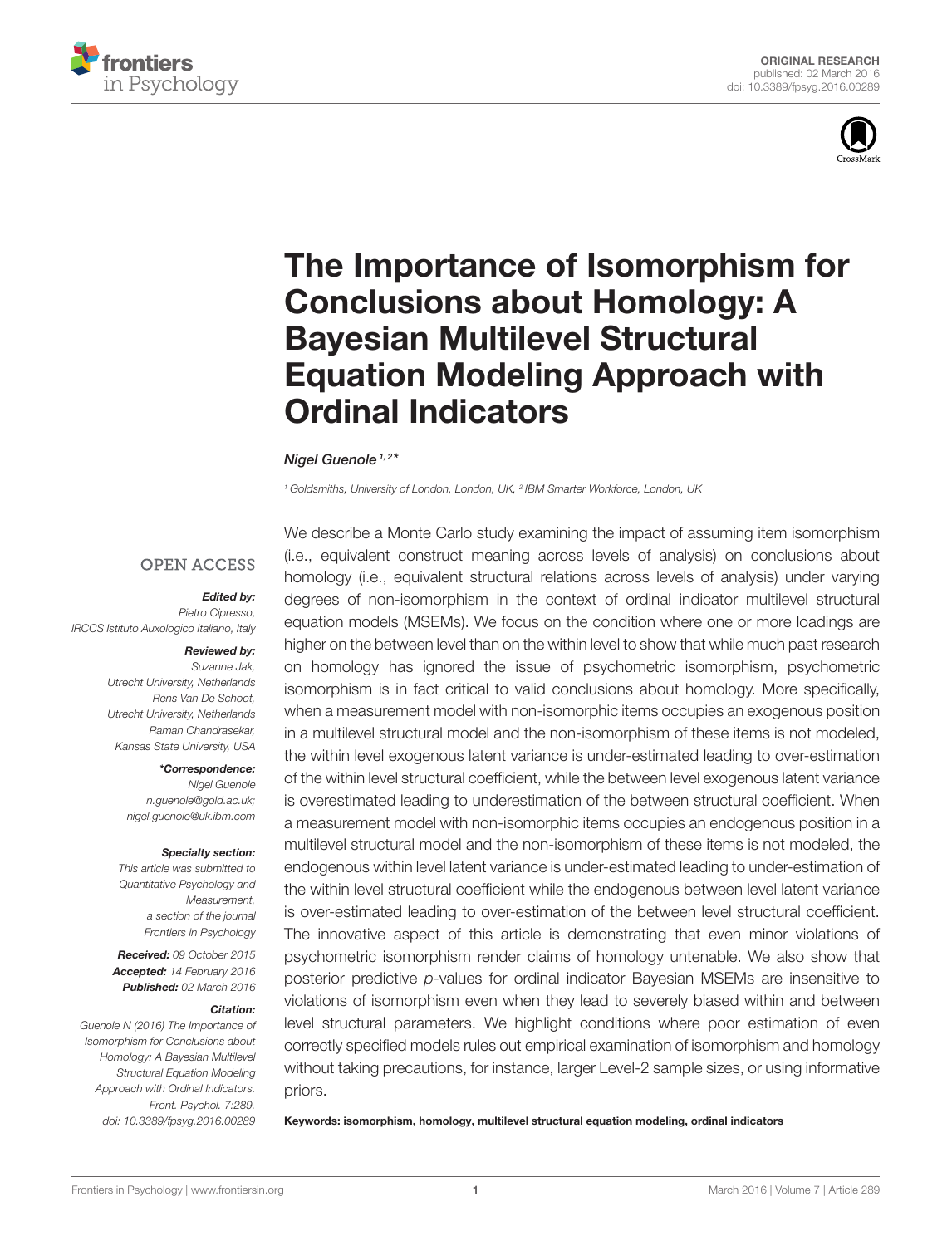# INTRODUCTION

Researchers in the social sciences deal with phenomena that are inherently multilevel. In management research, for instance, individual employees are embedded in teams, teams comprise business units, and business-units form organizations. In educational psychology, students are nested within classrooms, classrooms are nested within schools, and schools are nested in school districts. In these research settings it is commonly the case that intrinsically micro level attributes of individuals are measured and that these measurements are aggregated for analysis to the meso (e.g., classrooms or teams) or macro levels (e.g., schools or firms). The newly formed higher-level constructs can be related to other variables that are similarly aggregated or to variables that were measured directly at the higher level of aggregation. Such analyses are considered multilevel in nature. This article focuses on structural relations between constructs measured at some lower level of analysis, (i.e., a micro level, such as the individual) and aggregated to some higher (i.e., meso or macro) level. We use the terms meso and macro to represent any level of aggregation of interest that is higher than the level at which the construct was measured.

Parsimony and generalizability are important goals in statistical modeling [\(Forster, 2000\)](#page-15-0). With this perspective in mind, a natural question to ask in multilevel contexts is whether the constructs measured at lower micro levels have similar conceptual interpretations to their aggregated counterpart constructs. It is also natural to inquire about whether nomological (i.e., structural) relationships between psychological attributes at the micro level are equivalent to nomological relationships observed at the aggregated level. Should constructs have similar measurement interpretations and similar nomological relations with other variables at micro and meso or macro levels of a multilevel model, the multilevel model can be considered more parsimonious than one that specifies different construct interpretations and structural relations across levels. It can also be considered a model that generalizes across levels of analysis. Equivalence of construct meaning in a psychometric sense for psychological constructs across micro, meso and macro levels is referred to as isoporphism in the psychometric literature [\(Muthén, 1994;](#page-16-0) [Dyer et al., 2005;](#page-15-1) [Tay et al., 2014\)](#page-16-1), while equivalence of nomological relations across levels is referred to as homology [\(Chan, 1998;](#page-15-2) Morgeson and Hofmann, [1999;](#page-16-2) [Chen et al., 2005\)](#page-15-3). [Tay et al. \(2014\)](#page-16-1) discuss three further important advantages bestowed on multilevel research designs incorporating isomorphic measurement models (i.e., measurement equivalence across levels of analysis). First, individuals within the higher-level units represent a tangible instantiation of the higher-level concept, and vice versa. Second, concern about anthropomorphizing individual level attributes at the team level or inappropriate generalizing team level concepts to individuals is removed. Finally, these authors suggest isomorphism permits generalizing theories developed at one level of analysis for explanation at another level of analysis. Overall, isomorphism, or cross level invariance in multilevel modeling, is an important topic in educational and organizational sciences.

# Similarities in Approaches to Multi-Group Equivalence and Multi-Level Equivalence

Early thinking about isomorphism and homology in the multilevel literature bears resemblance to early thinking about the relationship between measurement equivalence and relational equivalence in single level contexts. For some time, researchers studied whether structural relationships between variables were equivalent across groups without first examining measurement equivalence. Today, however, it is recognized that measurement invariance is an important pre-requisite for interpreting results of analyses of structural invariance [\(Drasgow,](#page-15-4) [1982,](#page-15-4) [1984;](#page-15-5) [Millsap, 1995,](#page-16-3) [1998;](#page-16-4) [Chen, 2008\)](#page-15-6). Several articles in a special issue on measurement invariance in this journal edited by [van de Schoot et al. \(2015b\)](#page-16-5) illustrate the necessity of and steps for correcting for non-invariant measurement indicators when structural relations across groups are the focus on research interest (e.g., [Guenole and Brown, 2014;](#page-15-7) [Hox et al., 2015\)](#page-15-8).

Similarly, earlier work on homology suggested that the structural equivalence across levels could be investigated based on what might be referred to as loose evidence of construct isomorphism. For instance, [Chen et al.](#page-15-3) [\(2005,](#page-15-3) p. 375) stated "We do, however, take the position that the coupling of construct meaning across levels is first and foremost a theoretical issue and that measures of the construct at different levels need not be psychometrically equivalent (i.e., they need not be isomorphic)." [Chen et al.'s \(2005\)](#page-15-3) rationale was that true isomorphism is not possible for psychological constructs because the processes that led to the emergence of constructs at each level differ. These processes tend to be a blend of biological and psychological at the level of the individual, but primarily sociological at higher levels of aggregation. However, there is a growing realization today that informal approaches to isomorphism are better replaced by formal modeling approaches that test this assumption (e.g., [Muthén, 1994;](#page-16-0) [Chan, 1998;](#page-15-2) [Bliese,](#page-15-9) [2000;](#page-15-9) [Kozlowski and Klein, 2000;](#page-15-10) [Bliese et al., 2007;](#page-15-11) Zyphur et al., [2008\)](#page-16-6) and that the process of emergence should be considered separately from issues psychometric isomorphism [\(Tay et al., 2014\)](#page-16-1). Indeed, this position is similar to that taken by applied measurement practitioners who wish to eliminate items that show measurement bias without too much regard for the processes that led to the non-invariance.

Recent research on isomorphism, using the multilevel structural equation modeling (MSEM) technique, has focused on methods to examine equivalence across clusters (i.e., cluster bias) that sit within levels at both lower and higher levels of aggregation as well as the relationship between measurement invariance across groups within levels and invariance across levels [\(Jak et al., 2013,](#page-15-12) [2014a;](#page-15-13) [Ryu, 2014,](#page-16-7) [2015;](#page-16-8) [Kim et al., 2015\)](#page-15-14). In addition, MSEM research has witnessed a considerable and necessary focus on research design requirements for accurate estimation of measurement and structural parameters in MSEM under different estimation methods (e.g., [Hox et al., 2012,](#page-15-15) [2014\)](#page-15-16). However, there has been little or no research into the consequences of what we argue below is a potentially convenient misspecification in MSEMs, i.e., small to moderate violations of invariance across levels (i.e., isomorphism) for relations with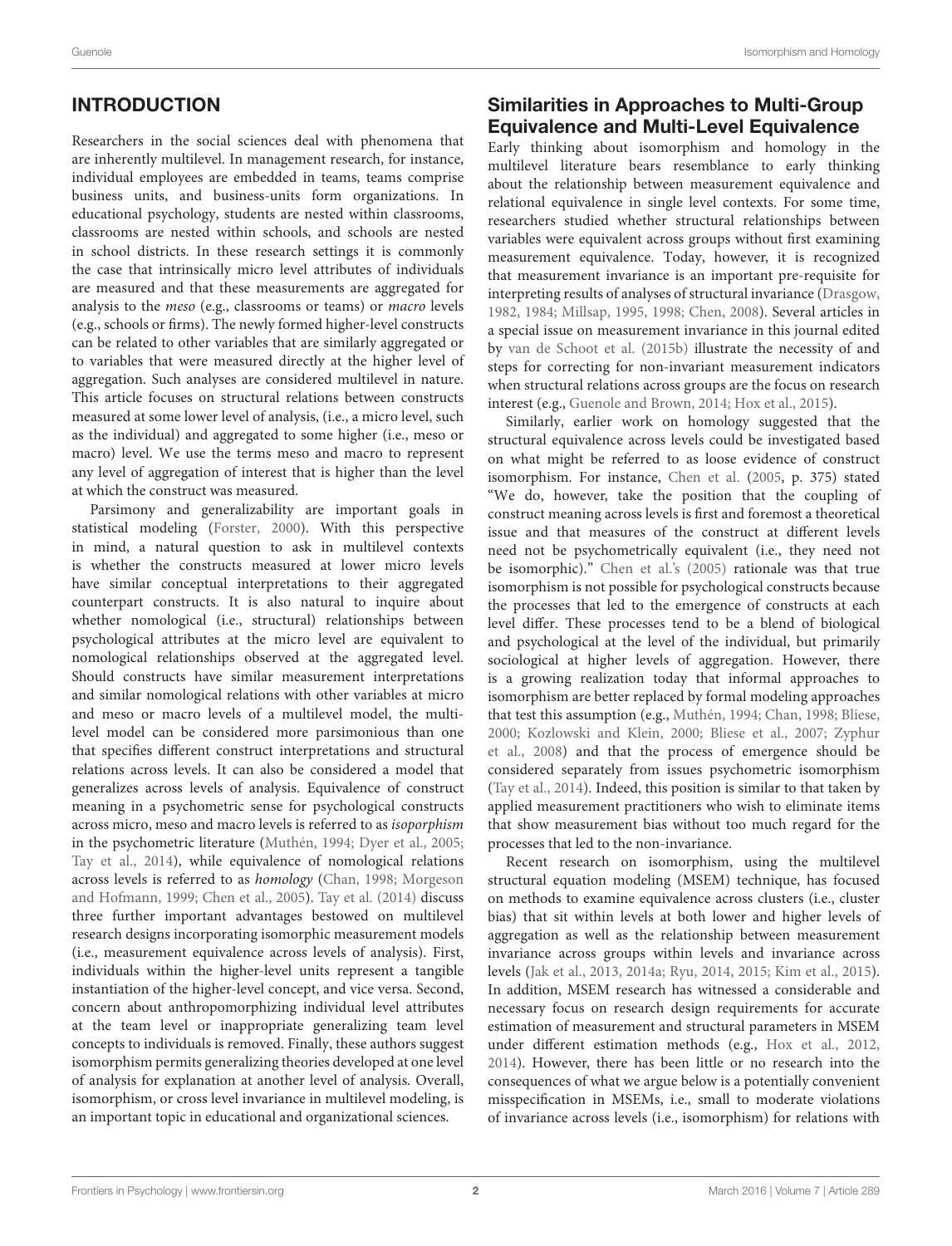external variables (i.e., homology). This is a notable gap in the context of MSEM, which is widely agreed as one of the most rigorous methods for testing isomorphism and homology.

### A Taxonomy of Levels of Isomorphism

[Tay et al. \(2014\)](#page-16-1) proposed a new taxonomy of levels for multilevel isomorphism. These authors differentiate the following levels of configural and metric isomorphism, or "across level" measurement invariance. Strong configural isomorphism exists when the same number of factors exists on the within and between levels and the factor structure contains the same pattern of fixed and free loadings. When the same number of factors exists on multiple levels of analysis but the pattern of fixed and free factor loadings is not the same, weak configural invariance is said to exist. It is possible, and in fact common, for fewer factors to be required at higher levels of analysis and for the higher-level model to exhibit an entirely different pattern of loadings. In this case, there is no basis for claims of isomorphism. However, if some of the factors are reproduced with the same zero non-zero loadings patterns, partial configural isomorphism is said to exist. Strong metric isomorphism is said to exist when a model that shows strong configural isomorphism also exhibits equivalent loadings across levels of analysis. Weak metric isomorphism exists when the rank ordering of the loadings of items is equivalent across levels but the precise magnitudes are not. If even the rank ordering of loadings is not equivalent across levels, there is no basis for claiming metric isomorphism.

### Implications of Isomorphism for Homology

As yet, no consideration has been to the consequences of these levels of invariance for relations with external variables, i.e., structural relations between measurement models across levels. Investigating this issue is the goal of the current study, which can be considered an example of examining the practical consequences of convenient model misspecifications. Studies of such misspecification abound in the psychometric literature. Instances include exact vs. approximate fit in structural equation models [\(Hu and Bentler, 1999\)](#page-15-17), whether data are "unidimensional enough" that item parameters can be considered dependable [\(Drasgow and Lissak, 1983;](#page-15-18) Bonifay et al., [2015\)](#page-15-19) and the extent to which measurement invariance can be ignored in multiple group confirmatory factor analyses without detrimentally impacting substantive conclusions about regression between latent constructs across groups [\(Chen, 2008;](#page-15-6) [Guenole and Brown, 2014\)](#page-15-7). Similar studies have also examined the impact of model misspecification in bi-factor contexts. For example, [Reise et al. \(2013\)](#page-16-9) examined the effect of ignoring bifactor structures on structural parameter bias as a function of the percentage of "contaminated correlations" in the covariance matrix.

More recently, general methods have been proposed that examine the consequences of model constraints for particular parameters in models [\(Oberski, 2014;](#page-16-10) [Kuha and Moustaki, 2015;](#page-15-20) [Oberski et al., 2015\)](#page-16-11) although these approaches are so far untested in the context of isomorphism in multilevel modeling. In this article, we show that absent strong evidence of metric isomorphism, evidence about structural relations across levels is rendered difficult to interpret at best and at worst uninterpretable due to bias in the estimation of structural relations. Isomorphism must be addressed before drawing conclusions about homology.

### Theoretically Derived Research Question

The goal of the current article is to examine the implications of psychometric isomorphism for conclusions about homology in the context of MSEMs with categorical indicators. We investigate empirically whether there is any good reason to expect whether or not psychometric isomorphism (or its absence) is accurately modeled has important implications for conclusions about construct homology (i.e., the equivalence of structural relations across levels of analysis). We use a Monte Carlo experimental design to investigate what degree of psychometric non-isomorphism can be countenanced while still reaching accurate conclusions about psychometric evidence for homology. This is an important issue representing a trade off applied researchers primarily interested in homology will often face. If evidence of non-isomorphism is minor, the temptation could be to ignore the non-isomorphism and impose the same measurement models across levels of analysis. This would permit the claim of a consistent meaning of constructs across levels.

For instance, along with all the ensuing benefits we have discussed, this would allow researchers to say that the same psychological constructs exist across levels with the same nomological relationships instead of needing to say that similar constructs exist across levels with similar relationships with external variables. However, applied researchers would be less likely to take this course of action if imposing equivalence across levels led to inaccurate conclusions about homology, which is often a researcher's primary interest. Here we concern ourselves with the situation where researchers recognize that separate models should be estimated for each level rather than the case where researchers erroneously estimate models at one level when data are in fact multilevel. For more on the problems with this approach see [Zyphur et al. \(2008\)](#page-16-6).

### Multilevel Structural Equation Modeling

In this article we adopt the MSEM framework to examine our hypotheses regarding multilevel isomorphism. MSEM has several advantages that place it among the primary choices for measuring multilevel constructs [\(Bliese et al., 2007\)](#page-15-11). For instance, MSEM allows simultaneous estimation of measurement models on within (disaggregated) and between (aggregated) levels while in parallel permitting the estimation of structural relationships between measurement models on within and between levels. In addition, a formal statistical test of model fit in the form of the likelihood ratio test is available. Widely known close fit indices provided by common software programs are available for MSEM models under frequentist and Bayesian estimation approaches. Readers may refer to [Hox \(2010\)](#page-15-21) and [Ryu and West \(2009\)](#page-16-12) for discussions of the adjustments necessary for the calculation of these indices when using MSEM with maximum likelihood. While the Posterior Predictive checking approach is available as a model fit index under Bayesian estimation, its suitability for testing isomorphism in MSEMs with ordinal indicators has not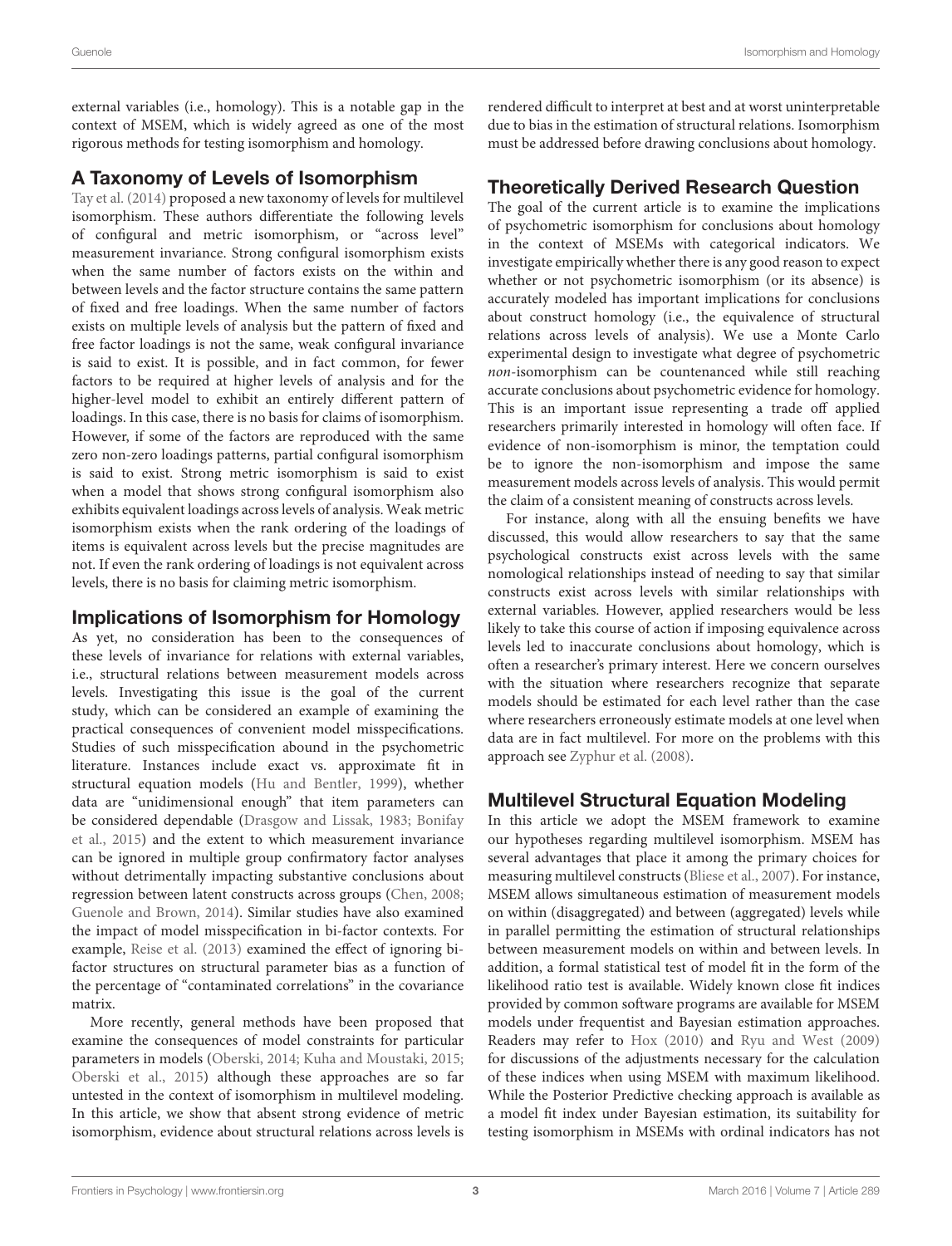yet been explored. A secondary goal of this article is to examine this issue.

The model used as the basis of simulations is presented in **[Figure 1](#page-3-0)**. This model is a two level structural equation model with categorical factor indicators on the within level and random continuous latent indicators on the between level. The solid circles at the ends of the arrows that emanate from the latent within factors fw1 and fw2 indicate random intercepts that vary across clusters. On the between level these are cluster level random intercepts which serve as the indicators of fb1 and fb2. These random intercepts are presented in circles since they are the continuous latent random variables that vary across clusters. For an equation based representation of the parameters of MSEMs with categorical outcomes readers are referred to [Grilli and Rampichini \(2007\)](#page-15-22) or [Jak et al. \(2014a\)](#page-15-13). Parameter values used in the Monte Carlo study for this model are included on **[Figure 1](#page-3-0)** and are discussed further in the simulation design section below.

### Bayesian Estimation of Multilevel Structural Equation Models

MSEM involves sampling at both individual and group levels. At level-2, i.e., the group level, samples are often characterized by small numbers of groups, particularly when the population itself is small such as when countries are studied. Modeling of effects at level-2 (or higher) also requires some variation at the higher level (i.e., between groups) as captured by the intraclass correlation for variables. The precise lower limit of the ICC required for modeling group level effects is not firmly established, and sometimes level-2 effects are studied even if ICCs for variables are low indicating little variation between groups. This is especially if the group level effects are of theoretical interest.

However, the combination of low ICCs and low numbers of level-2 units creates problems for maximum likelihood estimation of MSEMs, which assumes large samples and normality. Recent research has shown Bayesian estimators to be more accurate than maximum likelihood and to produce fewer inadmissible solutions with lower numbers of level-2 units (Hox et al., [2012,](#page-15-15) [2014;](#page-15-16) [Depaoli and Clifton, 2015\)](#page-15-23). As summarized by Depaoli and Clifton (p. 330): "a Bayesian approach to multilevel SEM should produce more accurate and efficient estimates because of shrinkage [toward the mean of the prior]. It should also eliminate problems with convergence due to negative variance estimates because priors can be used to bound estimates to positive values." In addition to these benefits, [Hox et al. \(2015\)](#page-15-8) report that Bayesian estimation is more reliable in small samples and is better for complex models.

For these reasons, in the current study we adopted a Bayesian approach to model estimation. Whereas, frequentist estimation methods obtain a single value for parameters, under Bayes estimation a distribution for parameters is obtained. This distribution reflects uncertainty about parameters before data are collected and the likelihood of data that is collected to create the

<span id="page-3-0"></span>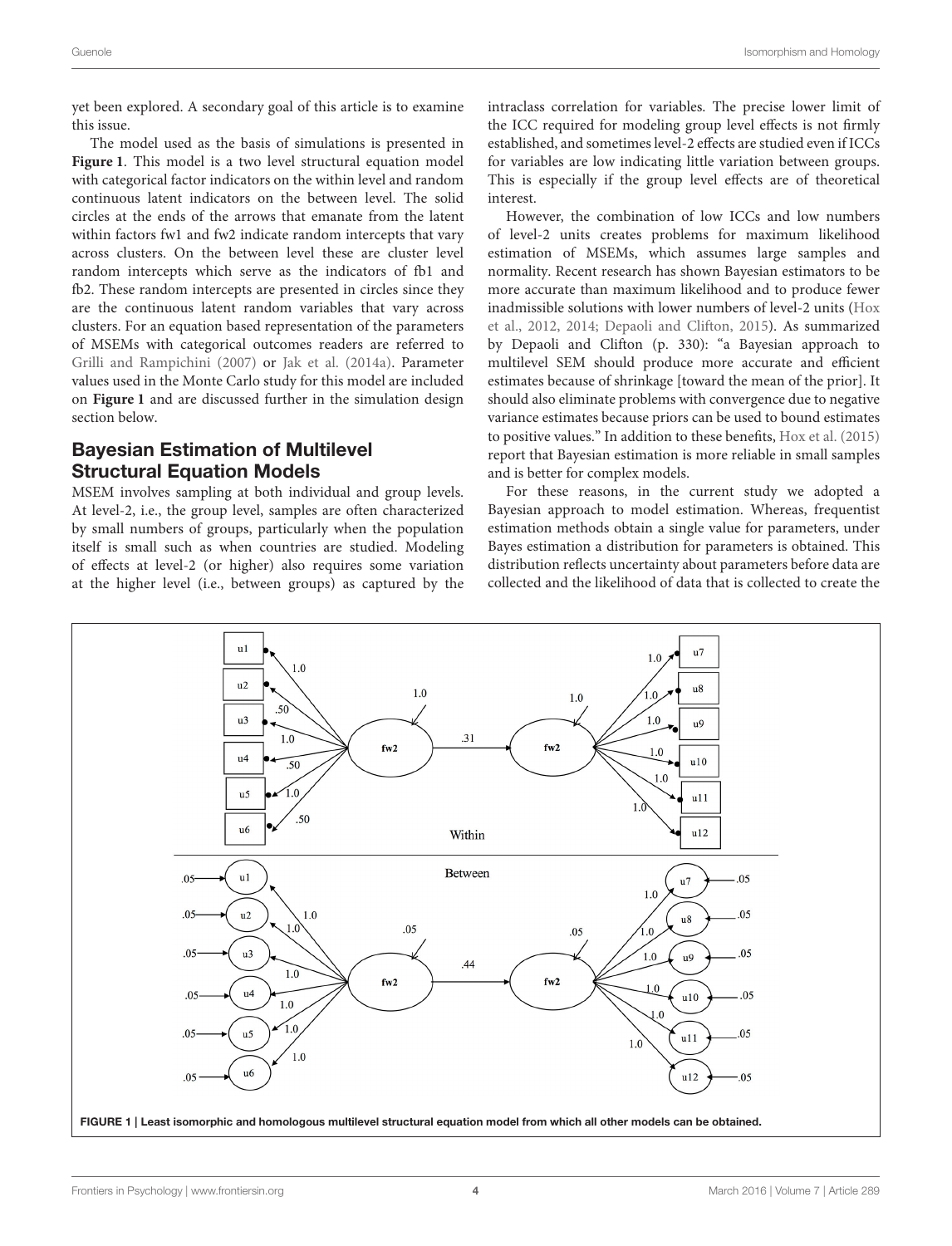posterior distribution. In Mplus, the software used in the current study, this posterior distribution is sampled using Markov Chain Monte Carlo (MCMC) methods based on the Gibbs Sampler to produce point estimates and confidence intervals. For further details we refer readers to [Kruschke \(2011\)](#page-15-24), van de Schoot et al. [\(2014\)](#page-16-13), [Zyphur and Oswald \(2013\)](#page-16-14), or [Lynch \(2007\)](#page-15-25) for introductory treatments and to [Gelman et al. \(2004\)](#page-15-26) for more advanced discussion.

### Hypotheses

Our expectations of the impact of construct isomorphism on construct homology (i.e., equivalence of structural parameters) are as follows. First, when measurement models appropriately model the simulated invariance and simulated non-invariance (i.e., correctly modeled lower loadings on the within levels of models, we anticipate that structural relationships will be accurately recovered according to all model performance statistics we shortly introduce. Second, where measurement models specify loadings on the within and between levels as invariant when in fact they are not (i.e., ignoring non-invariant loadings on the within and between levels in the case of higher between level factors) the direction of regression parameter bias will depend on whether the ignored non-invariance in the measurement model is for the exogenous or the endogenous variable. In the exogenous case, we expect overestimation of the structural coefficient on the between level and underestimation of the structural coefficient on the between level. When the non-invariant measurement model is in the endogenous position, we expect underestimation of the within level structural coefficient and overestimation of the between level structural coefficient.

# MATERIALS AND METHODS

### Fixed Features of Simulation Design

Our design and reporting approach to examine these hypotheses broadly follows the stages discussed by [Paxton et al. \(2001\)](#page-16-15), [Bandalos \(2006\)](#page-15-27), and [Boomsma \(2013\)](#page-15-28).

# Test Length and Rating Scale

We used six items for the independent and dependent latent variable measurement models in the current study. This falls between the three item measurement models reported by Depaoli and Clifton [\(2015\)](#page-15-23) and eight item models reported by Kim et al. [\(2012\)](#page-15-29). The reason for adopting six items was that early simulations showed this number was sufficient to illustrate the pattern of the effects of ignored isomorphism on structural coefficients. We used binary indicators for all measurement models, the most discrete response scale possible.

### Number of Replications

A review of sample sizes used in recently reported Monte Carlo studies showed that among the largest number of simulations per cell was the study reported by [Guenole and Brown \(2014\)](#page-15-7) who used 1000 replications per cell of their Monte Carlo design, as did [Depaoli and Clifton \(2015\)](#page-15-23). We also implemented 1000 replications per cell.

# Types of Non-Isomorphism

In categorical indicator multilevel models there are no threshold parameters on the within level as the mean and threshold structure is on the between level. The latent mean and thresholds on the between level in this study were set at zero in the population and freely estimated in models. Neither are there any residual variances on the within level, rather, the variances on the within component of the MSEM are fixed at 1 due to the probit link functions used by the estimation software. The only common parameters on within and between levels are the factor variances and loadings. In this study we therefore focus on loading isomorphism.

### Direction of Non-Isomorphism

[Pornprasertmanit et al. \(2014\)](#page-16-16) observed standardized loadings are often higher on the between level, and [Zyphur et al.](#page-16-6) [\(2008\)](#page-16-6) stated "another notable result of the multi-level EFA was the much larger factor loadings found at the between-groups level of analysis, indicating that the between-groups variance may be considered much more reliable than the within-groups variance." Higher between level loadings are also observable in applied examples of multilevel CFA. For instance, [Dyer et al.](#page-15-1) [\(2005\)](#page-15-1) presented results of a multilevel CFA of a procedural leadership scale that assessed the extent to which being formal, habitual, cautious, procedural, or ritualistic relate to effective leadership found that loadings were considerably higher on the between level. [Hanges and Dickson \(2006\)](#page-15-30) showed a similar result for an uncertainty avoidance scale. Accordingly, we study the situation where the non-isomorphism manifests as a higher factor loading on the between level. We note, however, that equal unstandardized loadings or items that are lower on the within level are certainly not impossible and represent cases not covered in the current Monte Carlo design.

### Missing Data

We did not simulate missing data in the Monte Carlo results we report below. Missing data can impact conclusions in MSEM, but this issue is beyond the scope of the current study. We refer readers to [Hox \(2010\)](#page-15-21) or [Heck and Thomas \(2015\)](#page-15-31) for further discussion of missing data issues in the context of multilevel SEM.

# Experimental Conditions

### Modeling Approaches (2 Levels)

Two modeling approaches were examined. In the first approach, model parameters on the within and the between level were freely estimated regardless of the fact that the population model specified that they were non-invariant. We did not constrain loading parameters equal for items that were known to be equivalent by design, since equating of probabilistically equivalent items could have confounded conclusions. To also constrain the items that are probabilistically isomorphic to be exactly isomorphic runs the risk of contaminating conclusions by mixing the effects of ignoring the non-isomorphism in items that are non-isomorphic by design with the effects of ignoring probabilistic non-isomorphism due to chance. In the second approach, loadings on the within and between levels for nonisomorphic items were constrained to be equal across levels,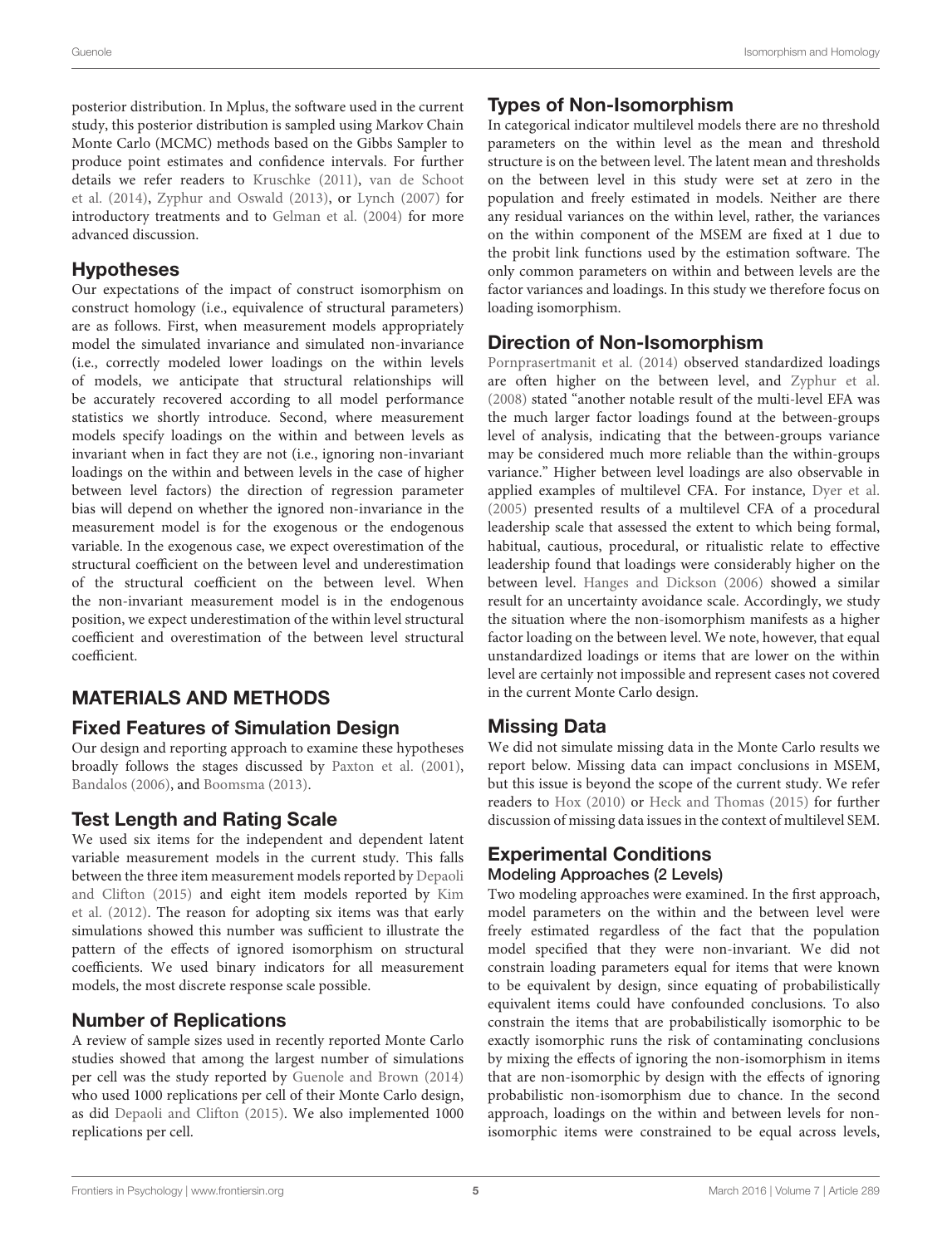regardless of the fact that the population model specified that they were not equivalent.

#### Structural Models (4 Levels)

[Chen et al. \(2007\)](#page-15-32) looked at the relationship between leader relationships (LMX), empowerment, and performance. The individual level relationship between LMX and empowerment was 0.31. The relationship between team LMX and team empowerment was 0.44. We adopted these in non-homologous models. In homologous conditions we set the value of the within path at 0.44, the same value as the between level structural path. We included conditions where the non-invariant measurement model occupied the exogenous and endogenous positions. We do not consider non-isomorphic measurement models in exogenous and endogenous positions.

#### Level 1 and Level 2 Sample Sizes (3 Levels)

Sample size must be considered at level-1 and level 2. [Hox](#page-15-21) [\(2010\)](#page-15-21) suggested 10–20 as an appropriate level-1 sample size range. We use one condition of 20 at level-1 because level-1 sample size is rarely a problem in multilevel modeling. Even singletons can be incorporated if the average cluster size is larger and the Level-2 sample size is not too small [\(Bell et al., 2010\)](#page-15-33). Multilevel Monte Carlo studies by [Meuleman and Billiet \(2009\)](#page-16-17) and [Hox et al. \(2012\)](#page-15-15) did not vary level-1 cluster sizes either, albeit they used an imbalanced design to match the cluster sizes reported in European Social Survey data. [Maas and Hox \(2005\)](#page-16-18) reported minimal detrimental impact on estimator accuracy with even extreme levels of cluster imbalance and hence we only study balanced cluster conditions. More pertinent is the level-2 sample size. Mass and Hox observed sizes as small as 20 can produce accurate estimates of regression parameters, but that if the interest is in the variance parameters then 50 clusters is appropriate for small models and 100 are needed for complex models. We incorporated three level-2 sample sizes of 30, 50, and 100 units.

#### Size of Intra-Class Correlations (ICCs) (4 Levels)

At least two approaches have been presented in recent Monte Carlo studies with regard to ICCs. [Kim et al. \(2012\)](#page-15-29) focused on varying the latent ICC by setting the within factor variance at one and varying the between level factor variance to produce latent ICC values between 0.09 and 0.33. [Depaoli and Clifton \(2015\)](#page-15-23) varied the ICCs for the observed indicators by fixing the factor loadings at one on the within and between levels and varying the variances and residual variances. We follow Depaoli and Clifton's approach to create observed indicator ICC values of 0.05, 0.10, 0.20, and 0.30.

#### Proportion of Non-Equivalent Items (4 Levels)

We incorporated four levels of loading non-isomorphism. These were zero ignored non-isomorphic loadings, one ignored nonisomorphic loading, two ignored non-isomorphic items, and three ignored non-isomorphic items. Our rationale for not going any higher than this is that researchers would be unlikely to be confident that constructs had the same meaning across levels with greater than 50% level of non-invariant loadings unless partial metric isomorphism was the focus of the investigation, and here we focus on strong metric isomorphism.

#### Summary of Experimental Design

The total number of conditions considered in this Monte Carlo experiment equals 2 modeling approaches  $\times$  4 structural models  $\times$  3 sample size conditions  $\times$  4 ICC conditions  $\times$  4 $\degree$  of  $non-invariance = 384$  conditions.

### Analyses

#### Model Identification

Parameters for simulation models are illustrated in **[Figure 1](#page-3-0)** which presents the least isomorphic and least homologous model studied in the simulation with an intra-class correlation of 0.05 where the non-isomorphic measurement model occupies the exogenous position in the structural model. Remaining models can be reached by making models less isomorphic and homologous according to the specifications in the experimental design section above. To identify the metric of the latent factors we fixed the first factor loading of each factor on within and between levels. This allowed the independent latent variable variances and dependent latent variable residual variances to be freely estimated on both within and between levels in the structural components of the models. This approach was also used to identify multilevel models by [Ryu \(2014\)](#page-16-7). It is important to note that this approach assumes that the reference indicator must be invariant. In the current article, the referent indicator was indeed invariant, it was so by design. In practice, researchers might consider other approaches. For instance, [Jak et al. \(2013,](#page-15-12) [2014a\)](#page-15-13) recommended fixing the within-level factor variance at 1, and freeing the between-level factor variance when factor loadings are constrained to be equal across levels to avoid the risk of picking the "wrong" item for scaling.

#### **Estimation**

All models were fitted to the simulated item responses in MPlus 7.3 [\(Muthén and Muthén, 1998–2010\)](#page-16-19). The simulations were executed by calling MPlus from the statistical computing environment R 3.0 using the package MPlusAutomation [\(Hallquist, 2011\)](#page-15-34). We use a Bayesian estimator with uninformative priors and a single chain, which closely parallels the set-up reported by [Depaoli and Clifton \(2015\)](#page-15-23) and [Hox et al.](#page-15-15) [\(2012\)](#page-15-15), due to the expected superior performance under these conditions. Mplus default settings were used for burn-in while the MCMC process reached target distributions and thinning to reduce dependence in the MCMC draws. The Proportional Scale Reduction (PSR) criterion was used to determine convergence along with visual inspection of trace plots. As we discuss below, we further investigated convergence with runs for extreme calls that incorporated multiple chains and many more iterations. Mplus input and output files for all cells of the design are available at the following link [https://dx.doi.org/10.6084/m9.](https://dx.doi.org/10.6084/m9.figshare.2069337.v1) [figshare.2069337.v1.](https://dx.doi.org/10.6084/m9.figshare.2069337.v1)

#### Prior Specification

Uninformative priors were used since in the small sample conditions an informative prior could overpower the information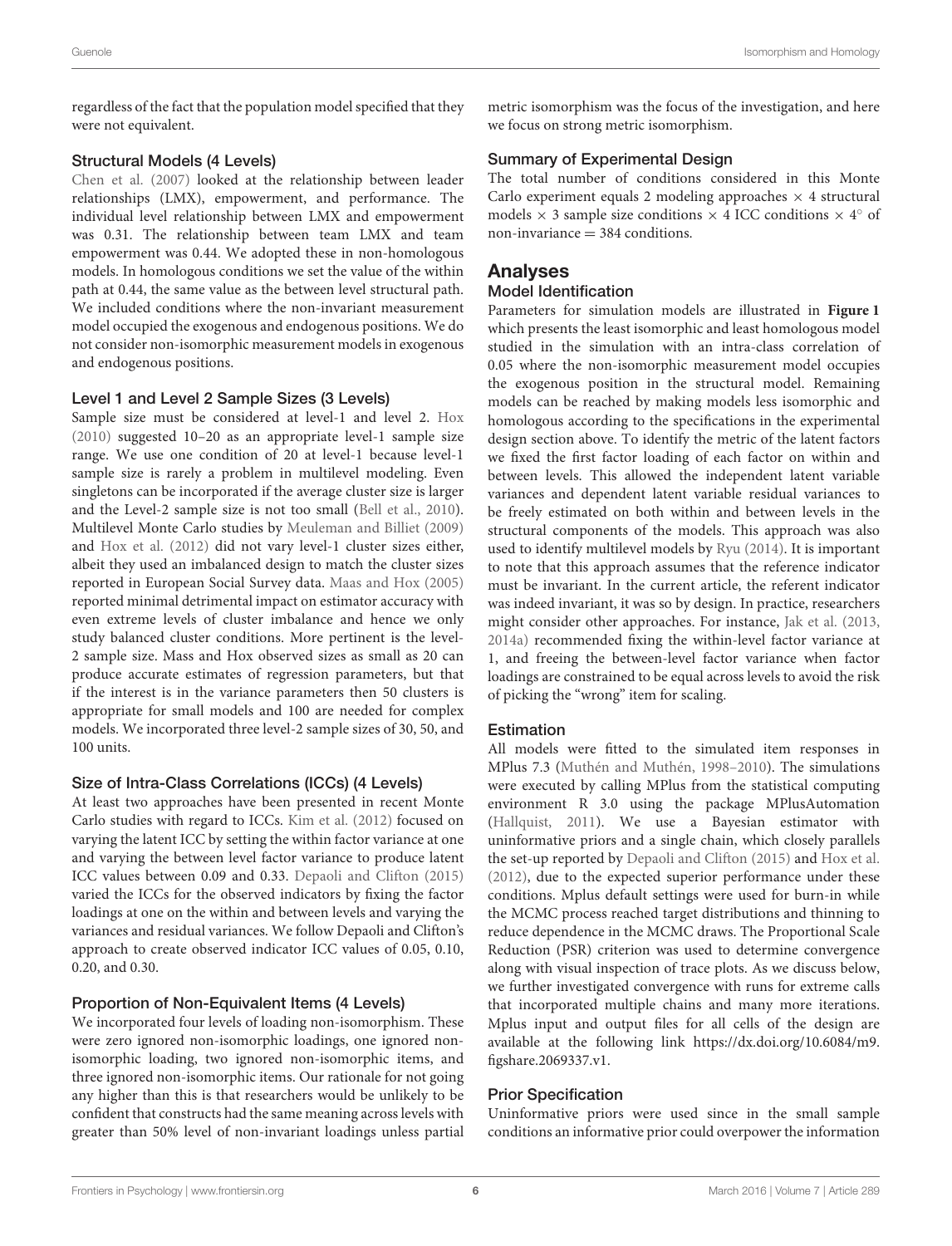in the data [\(Hox et al., 2012\)](#page-15-15). On the within and between levels variance parameter priors were inverse gamma corresponding to a uniform distribution U∼[0, infinity]. Loading parameter priors on the within and between levels were N∼(1, 0.1). Threshold priors on the between level were N∼(0, infinity). Regression mean hyper-parameters were set to the population values with variance of 0.10 so that the estimates would have greatest density in the region of the generating value. For a technical discussion of the details of Bayesian estimation in the context of MSEMs readers are referred to [Hox \(2010\)](#page-15-21) or [Asparouhov and Muthén](#page-15-35) [\(2010\)](#page-15-35).

#### Model Performance

We examined the following indicators of model performance a) the proportion of non-converged and inadmissible solutions b) the average posterior predictive  $p$ -value across replications b) the sum of loading errors across items within levels (since these were always in the same direction within conditions and the sum indicated the direction of the bias whereas the absolute bias does not) and c) the relative bias of latent variances and latent residual variances, defined as the observed regression parameter minus the true parameter divided by the true parameter (relative bias of less than 10% was considered acceptable, between 10 and 20% as substantial, and greater than 20% as unacceptable). Finally, while the section of our design that ignored non-isomorphism contained model set ups that were non-isomorphic by design, we also comment on the ability of posterior predictive  $p$ -values to distinguish correctly and incorrectly specified models reflecting the varying degrees of non-isomorphism in the study.

### RESULTS

#### Convergence Checks and Admissibility

All models in all conditions converged to admissible solutions. This finding is consistent with research by [Depaoli and Clifton](#page-15-23) [\(2015\)](#page-15-23) that reported that the convergence rates for Bayesian estimation were near 100% even with uninformative priors. The only conditions that these researchers reported did not show 100% convergence and admissibility rates were for combinations of very low ICCs and very small level-2 sample sizes, two conditions that were not incorporated in this simulation study for that reason.

[van de Schoot et al. \(2015a\)](#page-16-20) observed that variance parameters estimated with Bayesian methods can be subject to spikes (i.e., extreme estimates) especially for variance terms, which inflate parameter estimates. To examine whether this occurred in the current Monte Carlo study we checked trace plots for the within and between exogenous latent variance and latent residual variance parameters for a sample run from each of the 384 cells in the design. These showed that in general the trace plots displayed tight horizontal bands without any obvious increasing or decreasing patterns in the plots. These sample files are uploaded to figshare at the following link: [https://dx.doi.org/](https://dx.doi.org/10.6084/m9.figshare.1619654.v3) [10.6084/m9.figshare.1619654.v3.](https://dx.doi.org/10.6084/m9.figshare.1619654.v3)

We then examined the issue of convergence further using the following approach. As a first step, we first identified the cells of the Monte Carlo design that had the largest estimate variability for the four latent variance parameters in the models, the within latent exogenous variance, within latent residual variance, and the between latent exogenous variance and between latent residual variance. For the within latent exogenous variance and within latent exogenous residual variance, these cells turned out to be from the correctly specified section of the design, they were cells numbered 100 and 148. These cells had the lowest number of level 2 units and the smallest ICC values ( $i = 30$ , ICC  $= 0.05$ ) in the simulation.

These cells showed poor parameter recovery for the regression parameters of either or both within and between level structural coefficients, even though they were correctly specified models. As we explain below, they are excluded from the results presented below because of the impact of ignored non-isomorphism on regression parameter recovery since they were poorly estimated even when correctly specified. In addition to running further checks on the accuracy for these excluded cells, therefore, we also identified the cells with the greatest variation in these parameters that were retained for further investigation of convergence. These cells where cell 100 and cell 148, respectively. Finally, we identified the cells with the largest estimation variability for the between level latent exogenous variance and between level latent residual variance, which were cells 15 and 156, respectively.

For all six specified cells we followed the following steps. First, we re-ran each of these cells using two chains with 100,000 iterations, retaining the PSR criterion, and we requested Kolmogorov-Smirnov tests using the Tech 9 option in Mplus and confirmed there were no significant results. In addition to these precautions, trace plots for a random run from each of these conditions inspected to ensure visual inspection of the plots showed good mixing and no obvious spiking. Results of these analyses for cells 100 and 148 showed that the structural regression parameters were still too poorly estimated to warrant inclusion in the comparison of the isomorphism misspecification just as was the case when using the default convergence criteria.

The estimates of the within latent exogenous variance and within latent residual variance in these cells were extremely close to the estimates from letting Mplus converge based on the program's default criteria. For the within latent exogenous variance, the population value was 1.000, the default criteria converged to 0.962 and the longer run with additional diagnostics converged to 0.956. For the within latent residual variance these values were 1.000, 1.086, and 1.065.

For the within latent exogenous variance in cell 16 the population variance was 1.000, the Mplus default convergence criteria produced 0.970, while the longer run with additional diagnostics converged to 0.963. For cell 156, the retained cell with the greatest estimate variability for the within latent residual variance, the population parameter was 1.000, the estimate produced by Mplus defaults was 1.053, and the estimate produced by the longer run with greater iterations and the additional convergence checks was 1.059.

Next we examined the cells with the greatest estimate variability for the between latent exogenous variance and between latent residual variance, cells 303 and 256, respectively. For the between latent exogenous variance the population value was 0.44, the estimate produced by Mplus default convergence criteria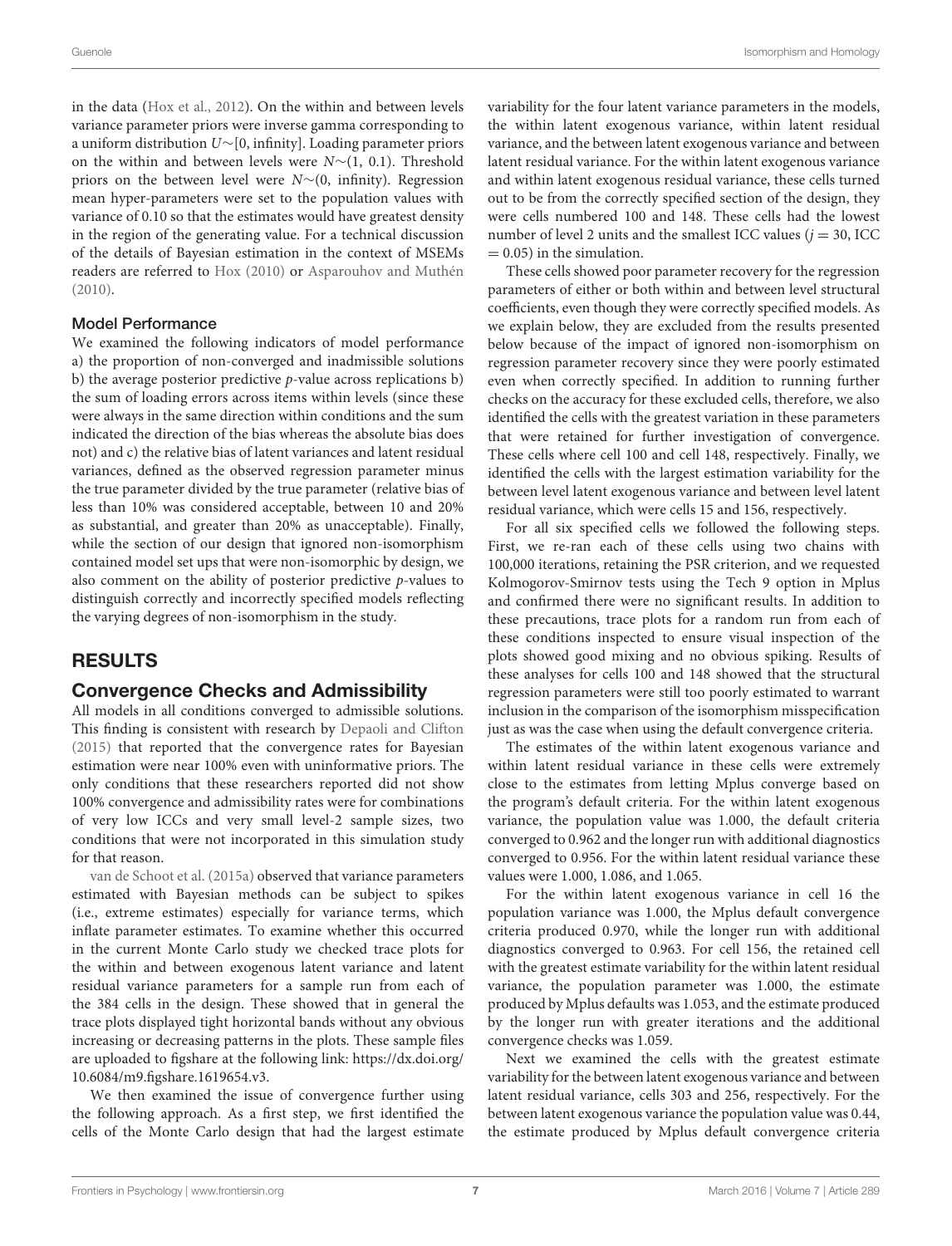was 0.614 and the estimate produced by the greater iterations and multiple convergence criteria was 0.609. The corresponding values for the between latent residual variance were 0.44, 0.674, and 0.664.

Given that these checks on the cells with the largest variability in estimates show that the default Mplus convergence criteria lead to very similar estimates to much longer iterations in the context of this study, we concluded that the other cells in the design which showed less variability in estimates of these parameters have very likely converged too under the default convergence criteria used by the Mplus software.

### Results of Posterior Predictive Checking

Posterior predictive p-values were examined as an indicator of global fit for all models. The first results we consider are for the correctly specified conditions. It was important to incorporate this condition because if we did not, it would be impossible to know to what extent parameter bias in the misspecified condition was due to poor estimation and how much was due to the misspecification under study. In other words, we needed to ensure that the correctly specified models were estimated accurately so that any error in the models for the misspecified condition could clearly be attributed to the ignored non-isomorphism. The ppp-values for the correctly specified conditions showed that the minimum proportion of replications in each cell with a  $PPP > 0.50$  was 0.45. For this reason, we do not discuss global fit or parameter estimation accuracy for the correctly specified conditions further in this article. However, a zip file of all Mplus input and output files, as well as a summary excel file where all parameters are extracted for convenient reading, are available at the following link [https://dx.doi.org/10.](https://dx.doi.org/10.6084/m9.figshare.2069334.v1) [6084/m9.figshare.2069334.v1.](https://dx.doi.org/10.6084/m9.figshare.2069334.v1)

The ppp statistic is known to be insensitive to small model misspecifications with categorical data (Asparouhov and Muthén, [2010\)](#page-15-35). Our results confirmed this finding. Moving from the correctly specified models through with zero items with ignored non-invariance through to three items with ignored non-invariance did not result in deterioration in the ppp-values, suggesting that the ppp-value is insensitive to the degrees of ignored isomorphism examined in this design, even for many ignored non-isomorphic items, large intra-class correlations, and the highest number of level-2 units. While examining the efficacy of the ppp-value to test isomorphism was not the central focus of this article, it is nevertheless an important topic and we discuss future research directions for testing isomorphism in multilevel modeling with Bayesian estimators in our Discussion section.

### Local Accuracy Results for Correctly Specified Models

All results we now discuss are available at the following link [https://dx.doi.org/10.6084/m9.figshare.2069334.v1.](https://dx.doi.org/10.6084/m9.figshare.2069334.v1) We examined local fit in terms of the relative bias of the regression parameters on the within and between levels, as the regression coefficients summarized the key result we are focusing on in this study. The relative bias for the regression parameters on the within and between levels for the correctly specified conditions were always acceptable on average with a single exception. The only conditions where this pattern was violated was for the lowest level of  $ICC = 0.05$ . In this condition, even the largest level 2 sample size of 100 was not enough to offset the effect of small ICCs on estimation accuracy, despite that level-2 sample size and ICC values are known to have an interactive impact on accuracy in the context of multilevel models.

In the current study, increasing the sample size from 30 to 50 and 100 while maintaining the 0.05 ICC for the latent variable ameliorated, but did not eliminate the estimation error. For this reason, in the results that follow for the misspecified condition, we remove conditions where the ICC was 0.05, since any estimation error in the incorrectly specified model would not be uniquely attributable to the intended model misspecification. Estimation in these other conditions was deemed acceptable and we therefore do report these conditions were the items were misspecified as being invariant. We do not discuss the parameter accuracy of the correctly specified conditions further in this article, however, these results can be examined in both the original Mplus input and output scripts and excel summary file mentioned earlier.

### Local Accuracy Results for Misspecified Model Conditions

All results we now discuss are available at the following link [https://dx.doi.org/10.6084/m9.figshare.2069334.v1.](https://dx.doi.org/10.6084/m9.figshare.2069334.v1) We now turn to discussion of local estimation accuracy, beginning with discussion of the within and between loadings and latent variance and residual latent variances, before turning to within and between regression coefficients. The tables of results for each of these sets of parameters are presented along with discussion of results below. **[Tables 1](#page-8-0)**, **[2](#page-8-1)** below present an overall summary of trends in estimation error of regression coefficients, variances, and loadings on within and between levels. Each cell of this table contains two pieces of information. First the table lists the sign of the misestimation of the specific parameter for the highest degree of ignored non-isomorphism. These values always take on one of the following three values: negative, acceptable, or positive. Second, each cell also contains the direction of change in the estimation error due to increasing levels of ignored non-isomorphism. These cells entries read either yes or no. A yes indicates that increased ignored non-isomorphism led to increased bias in the specified direction, while no indicates that there was little or no change in the estimation accuracy from the lowest to the highest degree of ignored non-invariance.

### Within and between Loadings

**[Tables 3](#page-9-0)**–**[6](#page-12-0)** contain the sum of bias across factor loadings for conditions where the non-isoporphism was on the exogenous and endogenous measurement models and when the structural coefficient was homologous and non-homologous. Within the exogenous and endogenous conditions the bias for loadings was always in the same direction, and so here we report the sum of bias. Given that the bias was generally very small loadings about zero or positive (or negative) within conditions this is similar to reporting the absolute bias except the sign of the bias is maintained. When the misspecified measurement model was in the exogenous position the exogenous loading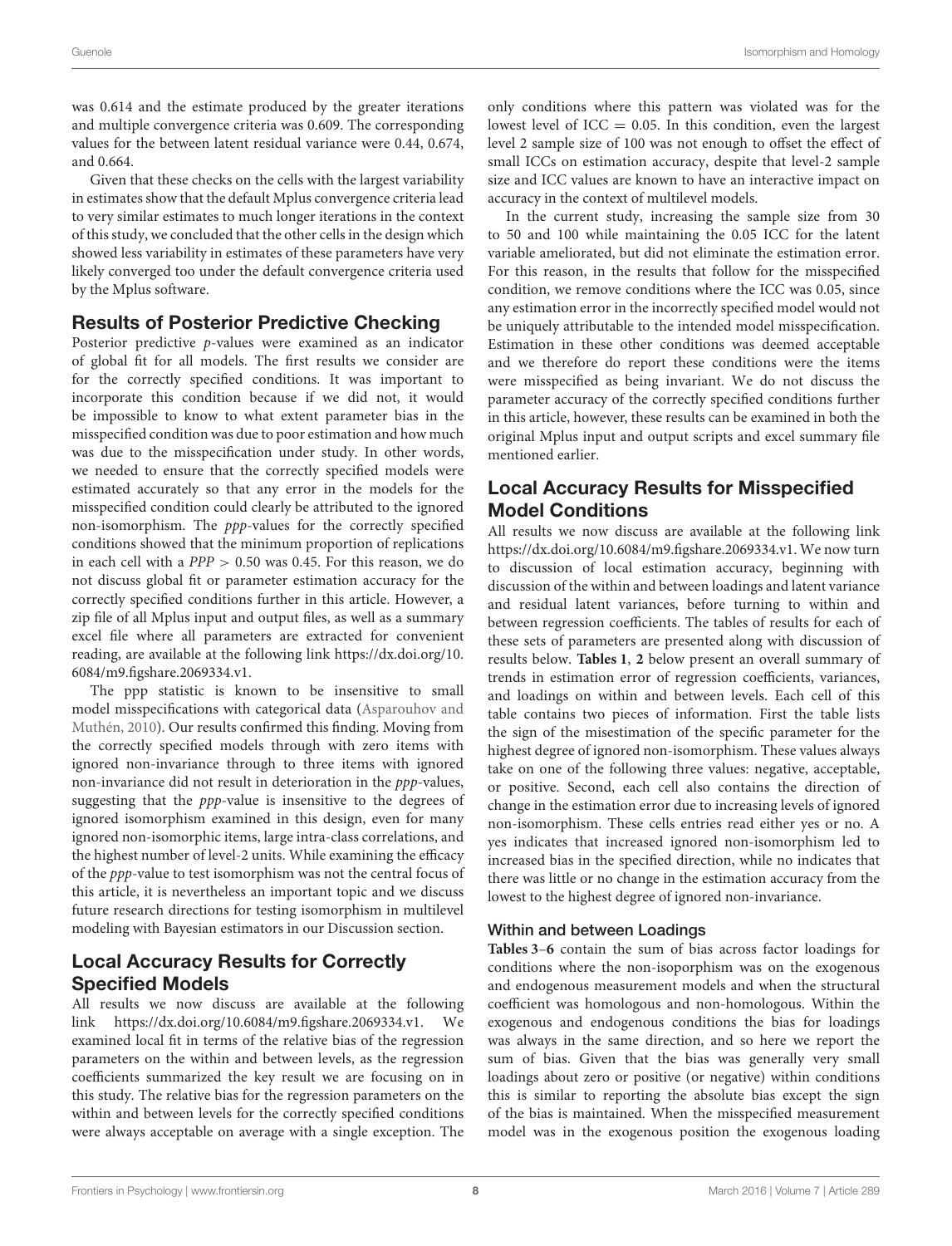#### <span id="page-8-0"></span>TABLE 1 | Summary of impact of ignored isomorphism on structural coefficients.

|              | <b>Misspecified IV</b> |     | <b>Misspecified DV</b> |     |
|--------------|------------------------|-----|------------------------|-----|
| Within beta  | Positive               | Yes | Negative               | Yes |
| Between beta | Negative               | Yes | Positive               | Yes |

*Each cell of this table contains two pieces of information, the sign of the misestimation of for the parameter under the highest degree of ignored non-isomorphism (negative, acceptable, or positive), and the direction of change in the estimation error due to increasing levels of ignored non-isomorphism where yes indicates that increased ignored non-isomorphism led to increased bias in the specified direction and no indicates that there was little or no change in the estimation accuracy from the lowest to the highest degree of ignored non-invariance.*

<span id="page-8-1"></span>TABLE 2 | Summary of impact of ignored isomorphism on loadings and variances.

|                                         |                  | <b>Misspecified IV</b> | <b>Misspecified DV</b> |                  |
|-----------------------------------------|------------------|------------------------|------------------------|------------------|
|                                         | <b>Latent IV</b> | <b>Latent DV</b>       | <b>Latent IV</b>       | <b>Latent DV</b> |
| Within loading                          | Negative         | Negative               | Negative               | Negative         |
|                                         | Yes              | Nο                     | Yes                    | Nο               |
| Between loading                         | Positive         | Acceptable             | Positive               | Acceptable       |
|                                         | Yes              |                        | Yes                    |                  |
| Within variance/<br>Residual variance   | Negative         | Positive               | Negative               | Negative         |
|                                         | Yes              | No                     | Yes                    | Yes              |
| Between variance/<br>Residual variance. | Positive         | Acceptable             | Acceptable             | Positive         |
|                                         | Yes              |                        |                        | Yes              |

*Each cell of this table contains two pieces of information, the sign of the misestimation of for the parameter under the highest degree of ignored non-isomorphism (negative, acceptable, or positive), and the direction of change in the estimation error due to increasing levels of ignored non-isomorphism where yes indicates that increased ignored non-isomorphism led to increased bias in the specified direction and no indicates that there was little or no change in the estimation accuracy from the lowest to the highest degree of ignored non-invariance.*

bias was negative and the bias increased with greater ignored non-isomorphism. On the between level the exogenous loading bias was positive and the positive bias increased with greater ignored non-isomorphism. The endogenous latent loadings were negative and stable with increased non-invariance on the within level and were acceptable on the between level. When the misspecified measurement model was in the endogenous position the exogenous latent loadings on the within level were negatively biased and the bias increased with further un-modeled nonisomorphism while the loading bias on the between level was positive and increasingly so with greater non-isomorphism. The loading bias for the endogenous latent variable was negative and stable with further non-isomorphism while the loading bias on the between level for the endogenous latent was acceptable.

#### Within and between Latent Variances and Latent Residual Variances

**[Tables 3](#page-9-0)**–**[6](#page-12-0)** present the relative bias for the latent variances and latent residual variances. These tables show that when the noninvariant measurement model occupied an exogenous position

in the structural model, the relative bias in exogenous latent variance on the within level was negative and this negative bias increased with increased ignored non-isomorphism, while the between level exogenous latent variance was positive and the positive bias increased with higher levels of ignored nonisomorphism. The endogenous latent residual variance on the within level was negatively biased, but was stable with increased ignored non-isomorphism. On the between level the latent residual variance relative bias was acceptable. When the misspecified measurement model was in the endogenous position the within level relative bias was negative and increasingly so with further ignored non-isomorphism. On the between level the latent variance relative bias was acceptable. The residual latent variable variance on the within level was increasingly negative with greater ignored non-isomorphism while the between level residual variance was positively bias, with bias increasing as more non-isomorphism was ignored.

#### Within and between Structural Coefficients

**[Tables 7](#page-13-0)**–**[10](#page-14-0)** below summarize the accuracy for structural coefficients on the within and between level where the noninvariant measurement model was in the exogenous and endogenous position in the structural model and when the structural relationship was homologous and non-homologous. This table reveals consistent patterns across simplify reporting of the results. First, increased levels of misspecification consistently led to increased relative bias. Unacceptable increases in relative bias occurred for even a single equated but non-isomorphic item. When the ignored non-isomorphism was on the exogenous measurement model, the within level structural coefficient became increasingly positively biased and the between level structural coefficient became increasingly negatively biased with increased ignored non-isomorphism. When the ignored nonisomorphism was on the endogenous measurement model the within level structural coefficient became increasingly negatively biased and the between level structural coefficient became increasingly positively biased with greater ignored nonisomorphism.

# **DISCUSSION**

Psychometric isomorphism is an important topic in the social sciences, but until recently it has been viewed as a consideration of secondary importance to applied researchers who have emphasized the importance of homology. Recently, research in multilevel modeling has focused on methods for testing different forms of isomorphism in the context of MSEMs [\(Jak et al., 2013,](#page-15-12) [2014b;](#page-15-36) [Ryu, 2014,](#page-16-7) [2015;](#page-16-8) [Kim et al., 2015\)](#page-15-14) as well as the aspects of the research design that produce accurate parameter estimates under different estimation approaches, for example, the number of level-2 clusters required for accurate estimation of parameters using maximum likelihood and Bayesian estimators [\(Hox et al.,](#page-15-15) [2012,](#page-15-15) [2014\)](#page-15-16). Until now, however, the connection between psychometric isomorphism and homology in the context of MSEMs has not been thoroughly explored. In this article, we used a Monte Carlo design to explore the impact of ignoring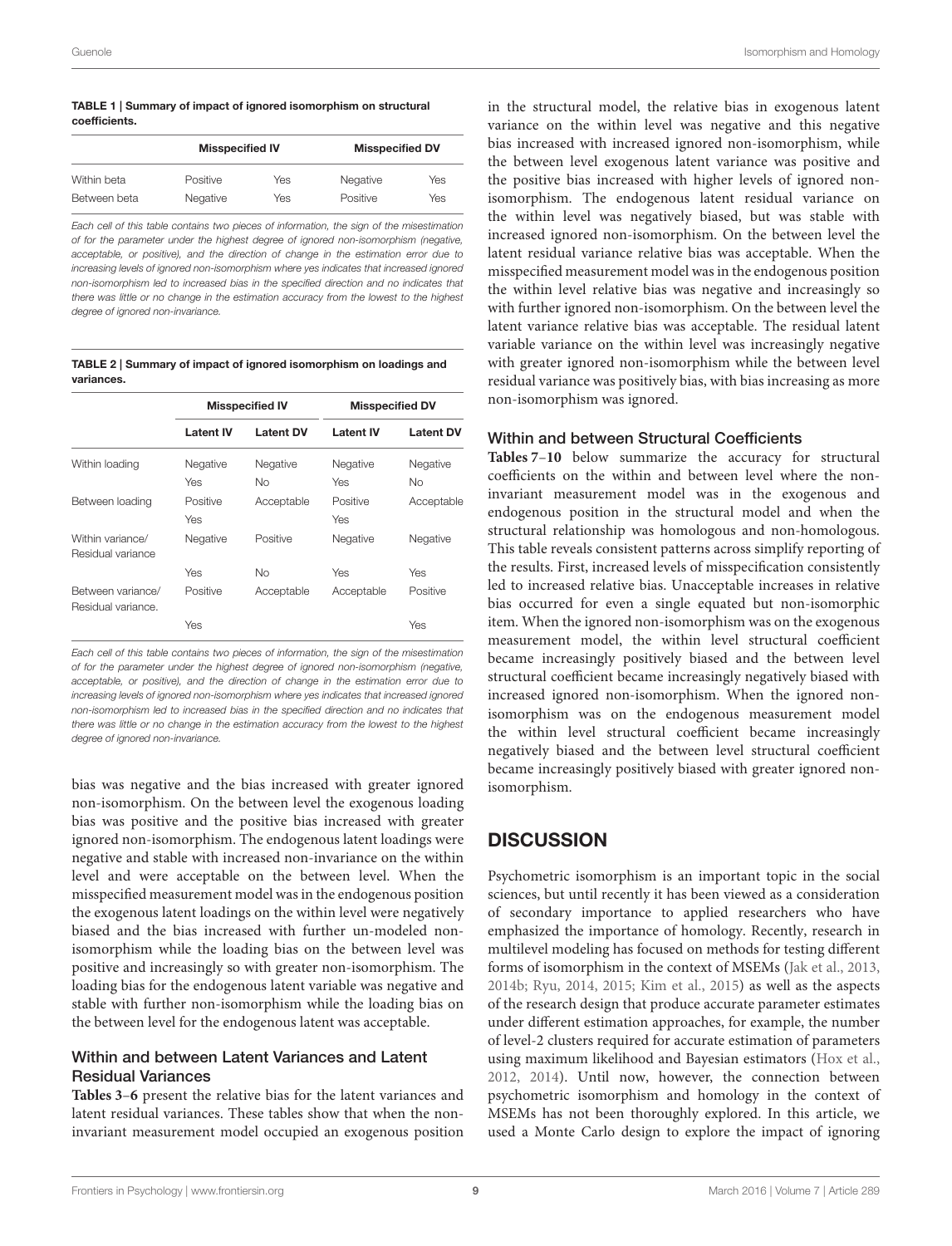| Load<br>Var<br>Var<br>Load<br>Var<br>Var<br>Load<br>Var<br>Var<br>Load<br>Var<br>Rel<br>Rel<br>Cov<br>Rel<br>Cov<br>Rel<br>Sum<br>Cov<br>Sum<br>Sum<br>Sum<br><b>Bias</b><br>Bias $(\%)$<br><b>Bias</b><br>Bias $(\%)$<br><b>Bias</b><br>Bias $(\%)$<br><b>Bias</b><br>Bias $(\%)$<br>0.10<br>$\mathsf O$<br>8<br>$-0.38$<br>$\mathbf{1}$<br>0.92<br>$-0.18$<br>0.89<br>$-0.36$<br>$-3$<br>0.73<br>0.10<br>$\overline{4}$<br>30<br>$\overline{7}$<br>$\mathbf{1}$<br>0.90<br>0.73<br>35<br>0.86<br>0.02<br>13<br>0.91<br>$-0.55$<br>$-6$<br>0.87<br>$-0.19$<br>$\sqrt{2}$<br>$\overline{7}$<br>$-0.75$<br>$-13$<br>0.80<br>$-0.18$<br>0.91<br>1.20<br>58<br>0.88<br>0.06<br>10<br>$\overline{7}$<br>3<br>$-0.94$<br>$-21$<br>1.40<br>72<br>0.07<br>10<br>0.91<br>0.70<br>$-0.19$<br>0.90<br>0.84<br>0.15<br>0<br>$-0.39$<br>$\circ$<br>8<br>$-0.44$<br>$\mathbf{1}$<br>0.20<br>6<br>0.89<br>$-0.18$<br>0.89<br>0.86<br>$\overline{7}$<br>$\mathbf{1}$<br>$-0.70$<br>$-10$<br>0.81<br>$-0.21$<br>0.89<br>0.62<br>32<br>0.95<br>0.21<br>$\overline{4}$<br>$\mathbf{2}$<br>$\overline{7}$<br>52<br>0.10<br>$-1.05$<br>$-21$<br>0.67<br>$-0.18$<br>0.91<br>1.02<br>0.87<br>5<br>3<br>$\hbox{${\cal G}$}$<br>$-1.31$<br>$-31$<br>0.54<br>$-0.21$<br>6<br>0.90<br>1.15<br>59<br>0.83<br>0.08<br>0.20<br>0<br>$-0.39$<br>$\circ$<br>$-0.22$<br>6<br>0.90<br>$-0.37$<br>3<br>0.22<br>5<br>0.90<br>0.93<br>$\mathbf{1}$<br>$-0.90$<br>$-15$<br>0.76<br>$-0.19$<br>$\overline{7}$<br>0.90<br>0.50<br>27<br>0.93<br>0.16<br>6<br>$\overline{c}$<br>$-1.32$<br>$-28$<br>$-0.19$<br>8<br>0.83<br>41<br>0.20<br>6<br>0.57<br>0.90<br>0.89<br>3<br>$\overline{7}$<br>$-1.66$<br>$-39$<br>0.40<br>$-0.17$<br>$\,$ 8 $\,$<br>0.90<br>0.89<br>46<br>0.87<br>0.18<br>0.10<br>0<br>5<br>$\overline{c}$<br>0.07<br>5<br>$-0.19$<br>$\overline{1}$<br>0.91<br>$-0.08$<br>0.92<br>$-0.24$<br>0.84<br>50<br>5<br>$\overline{7}$<br>0.91<br>$\mathbf{1}$<br>0.80<br>34<br>0.92<br>0.06<br>$-0.40$<br>$-6$<br>0.87<br>$-0.11$<br>0.91<br>$\overline{c}$<br>5<br>5<br>$-0.42$<br>$-8$<br>$-0.09$<br>0.91<br>0.72<br>25<br>0.93<br>0.09<br>0.87<br>$\overline{7}$<br>3<br>$-0.84$<br>$-23$<br>3<br>75<br>0.06<br>0.91<br>0.62<br>$-0.12$<br>0.91<br>1.47<br>0.68<br>0.15<br>0<br>$\circ$<br>$-0.20$<br>3<br>$-0.19$<br>0.92<br>$-0.10$<br>$\overline{4}$<br>0.94<br>1<br>0.91<br>0.16<br>$\mathbf{1}$<br>$-0.61$<br>$-12$<br>0.79<br>$-0.09$<br>0.91<br>0.72<br>31<br>0.91<br>0.13<br>$\overline{4}$<br>5<br>$\sqrt{2}$<br>$-0.95$<br>$-23$<br>0.07<br>0.59<br>$-0.10$<br>$\overline{4}$<br>0.91<br>1.09<br>51<br>0.80<br>6<br>3<br>$-1.23$<br>$-33$<br>$-0.07$<br>5<br>0.92<br>1.19<br>56<br>0.05<br>6<br>0.40<br>0.75<br>0.20<br>0<br>$-0.22$<br>$\circ$<br>5<br>5<br>0.89<br>$-0.10$<br>0.91<br>$-0.23$<br>$\mathbf{1}$<br>0.93<br>0.12<br>0.94<br>$\mathbf{1}$<br>$-0.79$<br>$-17$<br>0.73<br>$-0.12$<br>0.91<br>0.59<br>26<br>0.90<br>0.14<br>$\mathbf{2}$<br>$\overline{4}$<br>5<br>$\mathbf{2}$<br>$-1.25$<br>$-31$<br>0.43<br>$-0.11$<br>$\overline{4}$<br>0.92<br>0.88<br>39<br>0.83<br>0.11<br>3<br>3<br>$-1.66$<br>$-43$<br>0.20<br>$-0.12$<br>0.90<br>0.87<br>40<br>0.84<br>0.12<br>$\overline{4}$<br>$\mathbf{1}$<br>0.10<br>0<br>$-0.09$<br>$\circ$<br>0.94<br>$-0.09$<br>$\mathbf{1}$<br>$-0.15$<br>$\mathsf O$<br>0.12<br>100<br>0.91<br>0.89<br>$\mathbf{1}$<br>$-0.33$<br>$\ensuremath{\mathsf{3}}$<br>0.89<br>37<br>0.06<br>$\sqrt{2}$<br>$-8$<br>0.84<br>$-0.04$<br>0.91<br>0.86<br>$\overline{c}$<br>$-0.33$<br>$-9$<br>$-0.03$<br>3<br>0.91<br>0.81<br>24<br>0.91<br>0.02<br>$\sqrt{4}$<br>0.83<br>3<br>$-0.78$<br>$\overline{c}$<br>$-24$<br>$-0.05$<br>0.92<br>1.52<br>69<br>0.43<br>0.04<br>$\overline{4}$<br>0.44<br>0.15<br>0<br>$-0.11$<br>$\circ$<br>0.91<br>$-0.05$<br>$\overline{c}$<br>0.91<br>$-0.17$<br>$\mathsf O$<br>0.92<br>0.07<br>$\mathbf{1}$<br>$\mathbf{1}$<br>$-0.47$<br>$-12$<br>0.78<br>$-0.04$<br>3<br>0.92<br>0.80<br>30<br>0.06<br>$\mathbf{2}$<br>0.84<br>$\sqrt{2}$<br>$\overline{2}$<br>$\sqrt{2}$<br>$-0.90$<br>$-25$<br>0.41<br>$-0.05$<br>0.90<br>1.13<br>48<br>0.62<br>0.05<br>3<br>$-1.17$<br>$-35$<br>$\overline{c}$<br>1.22<br>0.05<br>$\mathbf{2}$<br>0.18<br>$-0.07$<br>0.91<br>53<br>0.50<br>0.20<br>$\mathsf O$<br>$-0.10$<br>$\mathbb O$<br>$\sqrt{2}$<br>$-0.08$<br>$\sqrt{2}$<br>0.04<br>$\sqrt{2}$<br>0.91<br>$-0.05$<br>0.92<br>0.94<br>0.94<br>$\mathbf{1}$<br>$-0.68$<br>$-17$<br>$-0.05$<br>$\mathbf{2}$<br>0.67<br>26<br>0.06<br>$\mathbf{1}$<br>0.62<br>0.91<br>0.85<br>$\sqrt{2}$<br>$-1.26$<br>$-34$<br>0.12<br>$-0.06$<br>$\mathbf{1}$<br>0.92<br>0.87<br>36<br>0.70<br>0.07<br>$\mathbf{1}$<br>3<br>$-44$<br>0.04<br>$-0.05$<br>$\overline{c}$<br>0.92<br>0.89<br>37<br>0.68<br>0.06<br>$\overline{c}$<br>$-1.61$ | j | ICC | Items | <b>Within Latent IV</b> |  | <b>Within Latent DV</b> |  | <b>Between Latent IV</b> |  | <b>Between Latent DV</b> |      |
|-------------------------------------------------------------------------------------------------------------------------------------------------------------------------------------------------------------------------------------------------------------------------------------------------------------------------------------------------------------------------------------------------------------------------------------------------------------------------------------------------------------------------------------------------------------------------------------------------------------------------------------------------------------------------------------------------------------------------------------------------------------------------------------------------------------------------------------------------------------------------------------------------------------------------------------------------------------------------------------------------------------------------------------------------------------------------------------------------------------------------------------------------------------------------------------------------------------------------------------------------------------------------------------------------------------------------------------------------------------------------------------------------------------------------------------------------------------------------------------------------------------------------------------------------------------------------------------------------------------------------------------------------------------------------------------------------------------------------------------------------------------------------------------------------------------------------------------------------------------------------------------------------------------------------------------------------------------------------------------------------------------------------------------------------------------------------------------------------------------------------------------------------------------------------------------------------------------------------------------------------------------------------------------------------------------------------------------------------------------------------------------------------------------------------------------------------------------------------------------------------------------------------------------------------------------------------------------------------------------------------------------------------------------------------------------------------------------------------------------------------------------------------------------------------------------------------------------------------------------------------------------------------------------------------------------------------------------------------------------------------------------------------------------------------------------------------------------------------------------------------------------------------------------------------------------------------------------------------------------------------------------------------------------------------------------------------------------------------------------------------------------------------------------------------------------------------------------------------------------------------------------------------------------------------------------------------------------------------------------------------------------------------------------------------------------------------------------------------------------------------------------------------------------------------------------------------------------------------------------------------------------------------------------------------------------------------------------------------------------------------------------------------------------------------------------------------------------------------------------------------------------------------------------------------------------------------------------------------------------------------------------------------------------------------------------------------------------------------------------------------------------------------------------------------------------------------------------------------------------------------------------------------------------------------------------------------------------------------------------------------------------------------------------------------------------------------------------------------------------------------------------------|---|-----|-------|-------------------------|--|-------------------------|--|--------------------------|--|--------------------------|------|
|                                                                                                                                                                                                                                                                                                                                                                                                                                                                                                                                                                                                                                                                                                                                                                                                                                                                                                                                                                                                                                                                                                                                                                                                                                                                                                                                                                                                                                                                                                                                                                                                                                                                                                                                                                                                                                                                                                                                                                                                                                                                                                                                                                                                                                                                                                                                                                                                                                                                                                                                                                                                                                                                                                                                                                                                                                                                                                                                                                                                                                                                                                                                                                                                                                                                                                                                                                                                                                                                                                                                                                                                                                                                                                                                                                                                                                                                                                                                                                                                                                                                                                                                                                                                                                                                                                                                                                                                                                                                                                                                                                                                                                                                                                                                                                   |   |     |       |                         |  |                         |  |                          |  |                          | Var  |
|                                                                                                                                                                                                                                                                                                                                                                                                                                                                                                                                                                                                                                                                                                                                                                                                                                                                                                                                                                                                                                                                                                                                                                                                                                                                                                                                                                                                                                                                                                                                                                                                                                                                                                                                                                                                                                                                                                                                                                                                                                                                                                                                                                                                                                                                                                                                                                                                                                                                                                                                                                                                                                                                                                                                                                                                                                                                                                                                                                                                                                                                                                                                                                                                                                                                                                                                                                                                                                                                                                                                                                                                                                                                                                                                                                                                                                                                                                                                                                                                                                                                                                                                                                                                                                                                                                                                                                                                                                                                                                                                                                                                                                                                                                                                                                   |   |     |       |                         |  |                         |  |                          |  |                          | Cov  |
|                                                                                                                                                                                                                                                                                                                                                                                                                                                                                                                                                                                                                                                                                                                                                                                                                                                                                                                                                                                                                                                                                                                                                                                                                                                                                                                                                                                                                                                                                                                                                                                                                                                                                                                                                                                                                                                                                                                                                                                                                                                                                                                                                                                                                                                                                                                                                                                                                                                                                                                                                                                                                                                                                                                                                                                                                                                                                                                                                                                                                                                                                                                                                                                                                                                                                                                                                                                                                                                                                                                                                                                                                                                                                                                                                                                                                                                                                                                                                                                                                                                                                                                                                                                                                                                                                                                                                                                                                                                                                                                                                                                                                                                                                                                                                                   |   |     |       |                         |  |                         |  |                          |  |                          |      |
|                                                                                                                                                                                                                                                                                                                                                                                                                                                                                                                                                                                                                                                                                                                                                                                                                                                                                                                                                                                                                                                                                                                                                                                                                                                                                                                                                                                                                                                                                                                                                                                                                                                                                                                                                                                                                                                                                                                                                                                                                                                                                                                                                                                                                                                                                                                                                                                                                                                                                                                                                                                                                                                                                                                                                                                                                                                                                                                                                                                                                                                                                                                                                                                                                                                                                                                                                                                                                                                                                                                                                                                                                                                                                                                                                                                                                                                                                                                                                                                                                                                                                                                                                                                                                                                                                                                                                                                                                                                                                                                                                                                                                                                                                                                                                                   |   |     |       |                         |  |                         |  |                          |  |                          | 0.89 |
|                                                                                                                                                                                                                                                                                                                                                                                                                                                                                                                                                                                                                                                                                                                                                                                                                                                                                                                                                                                                                                                                                                                                                                                                                                                                                                                                                                                                                                                                                                                                                                                                                                                                                                                                                                                                                                                                                                                                                                                                                                                                                                                                                                                                                                                                                                                                                                                                                                                                                                                                                                                                                                                                                                                                                                                                                                                                                                                                                                                                                                                                                                                                                                                                                                                                                                                                                                                                                                                                                                                                                                                                                                                                                                                                                                                                                                                                                                                                                                                                                                                                                                                                                                                                                                                                                                                                                                                                                                                                                                                                                                                                                                                                                                                                                                   |   |     |       |                         |  |                         |  |                          |  |                          |      |
|                                                                                                                                                                                                                                                                                                                                                                                                                                                                                                                                                                                                                                                                                                                                                                                                                                                                                                                                                                                                                                                                                                                                                                                                                                                                                                                                                                                                                                                                                                                                                                                                                                                                                                                                                                                                                                                                                                                                                                                                                                                                                                                                                                                                                                                                                                                                                                                                                                                                                                                                                                                                                                                                                                                                                                                                                                                                                                                                                                                                                                                                                                                                                                                                                                                                                                                                                                                                                                                                                                                                                                                                                                                                                                                                                                                                                                                                                                                                                                                                                                                                                                                                                                                                                                                                                                                                                                                                                                                                                                                                                                                                                                                                                                                                                                   |   |     |       |                         |  |                         |  |                          |  |                          | 0.90 |
|                                                                                                                                                                                                                                                                                                                                                                                                                                                                                                                                                                                                                                                                                                                                                                                                                                                                                                                                                                                                                                                                                                                                                                                                                                                                                                                                                                                                                                                                                                                                                                                                                                                                                                                                                                                                                                                                                                                                                                                                                                                                                                                                                                                                                                                                                                                                                                                                                                                                                                                                                                                                                                                                                                                                                                                                                                                                                                                                                                                                                                                                                                                                                                                                                                                                                                                                                                                                                                                                                                                                                                                                                                                                                                                                                                                                                                                                                                                                                                                                                                                                                                                                                                                                                                                                                                                                                                                                                                                                                                                                                                                                                                                                                                                                                                   |   |     |       |                         |  |                         |  |                          |  |                          |      |
|                                                                                                                                                                                                                                                                                                                                                                                                                                                                                                                                                                                                                                                                                                                                                                                                                                                                                                                                                                                                                                                                                                                                                                                                                                                                                                                                                                                                                                                                                                                                                                                                                                                                                                                                                                                                                                                                                                                                                                                                                                                                                                                                                                                                                                                                                                                                                                                                                                                                                                                                                                                                                                                                                                                                                                                                                                                                                                                                                                                                                                                                                                                                                                                                                                                                                                                                                                                                                                                                                                                                                                                                                                                                                                                                                                                                                                                                                                                                                                                                                                                                                                                                                                                                                                                                                                                                                                                                                                                                                                                                                                                                                                                                                                                                                                   |   |     |       |                         |  |                         |  |                          |  |                          | 0.94 |
|                                                                                                                                                                                                                                                                                                                                                                                                                                                                                                                                                                                                                                                                                                                                                                                                                                                                                                                                                                                                                                                                                                                                                                                                                                                                                                                                                                                                                                                                                                                                                                                                                                                                                                                                                                                                                                                                                                                                                                                                                                                                                                                                                                                                                                                                                                                                                                                                                                                                                                                                                                                                                                                                                                                                                                                                                                                                                                                                                                                                                                                                                                                                                                                                                                                                                                                                                                                                                                                                                                                                                                                                                                                                                                                                                                                                                                                                                                                                                                                                                                                                                                                                                                                                                                                                                                                                                                                                                                                                                                                                                                                                                                                                                                                                                                   |   |     |       |                         |  |                         |  |                          |  |                          | 0.93 |
|                                                                                                                                                                                                                                                                                                                                                                                                                                                                                                                                                                                                                                                                                                                                                                                                                                                                                                                                                                                                                                                                                                                                                                                                                                                                                                                                                                                                                                                                                                                                                                                                                                                                                                                                                                                                                                                                                                                                                                                                                                                                                                                                                                                                                                                                                                                                                                                                                                                                                                                                                                                                                                                                                                                                                                                                                                                                                                                                                                                                                                                                                                                                                                                                                                                                                                                                                                                                                                                                                                                                                                                                                                                                                                                                                                                                                                                                                                                                                                                                                                                                                                                                                                                                                                                                                                                                                                                                                                                                                                                                                                                                                                                                                                                                                                   |   |     |       |                         |  |                         |  |                          |  |                          | 0.93 |
|                                                                                                                                                                                                                                                                                                                                                                                                                                                                                                                                                                                                                                                                                                                                                                                                                                                                                                                                                                                                                                                                                                                                                                                                                                                                                                                                                                                                                                                                                                                                                                                                                                                                                                                                                                                                                                                                                                                                                                                                                                                                                                                                                                                                                                                                                                                                                                                                                                                                                                                                                                                                                                                                                                                                                                                                                                                                                                                                                                                                                                                                                                                                                                                                                                                                                                                                                                                                                                                                                                                                                                                                                                                                                                                                                                                                                                                                                                                                                                                                                                                                                                                                                                                                                                                                                                                                                                                                                                                                                                                                                                                                                                                                                                                                                                   |   |     |       |                         |  |                         |  |                          |  |                          | 0.93 |
|                                                                                                                                                                                                                                                                                                                                                                                                                                                                                                                                                                                                                                                                                                                                                                                                                                                                                                                                                                                                                                                                                                                                                                                                                                                                                                                                                                                                                                                                                                                                                                                                                                                                                                                                                                                                                                                                                                                                                                                                                                                                                                                                                                                                                                                                                                                                                                                                                                                                                                                                                                                                                                                                                                                                                                                                                                                                                                                                                                                                                                                                                                                                                                                                                                                                                                                                                                                                                                                                                                                                                                                                                                                                                                                                                                                                                                                                                                                                                                                                                                                                                                                                                                                                                                                                                                                                                                                                                                                                                                                                                                                                                                                                                                                                                                   |   |     |       |                         |  |                         |  |                          |  |                          | 0.95 |
|                                                                                                                                                                                                                                                                                                                                                                                                                                                                                                                                                                                                                                                                                                                                                                                                                                                                                                                                                                                                                                                                                                                                                                                                                                                                                                                                                                                                                                                                                                                                                                                                                                                                                                                                                                                                                                                                                                                                                                                                                                                                                                                                                                                                                                                                                                                                                                                                                                                                                                                                                                                                                                                                                                                                                                                                                                                                                                                                                                                                                                                                                                                                                                                                                                                                                                                                                                                                                                                                                                                                                                                                                                                                                                                                                                                                                                                                                                                                                                                                                                                                                                                                                                                                                                                                                                                                                                                                                                                                                                                                                                                                                                                                                                                                                                   |   |     |       |                         |  |                         |  |                          |  |                          | 0.94 |
|                                                                                                                                                                                                                                                                                                                                                                                                                                                                                                                                                                                                                                                                                                                                                                                                                                                                                                                                                                                                                                                                                                                                                                                                                                                                                                                                                                                                                                                                                                                                                                                                                                                                                                                                                                                                                                                                                                                                                                                                                                                                                                                                                                                                                                                                                                                                                                                                                                                                                                                                                                                                                                                                                                                                                                                                                                                                                                                                                                                                                                                                                                                                                                                                                                                                                                                                                                                                                                                                                                                                                                                                                                                                                                                                                                                                                                                                                                                                                                                                                                                                                                                                                                                                                                                                                                                                                                                                                                                                                                                                                                                                                                                                                                                                                                   |   |     |       |                         |  |                         |  |                          |  |                          | 0.94 |
|                                                                                                                                                                                                                                                                                                                                                                                                                                                                                                                                                                                                                                                                                                                                                                                                                                                                                                                                                                                                                                                                                                                                                                                                                                                                                                                                                                                                                                                                                                                                                                                                                                                                                                                                                                                                                                                                                                                                                                                                                                                                                                                                                                                                                                                                                                                                                                                                                                                                                                                                                                                                                                                                                                                                                                                                                                                                                                                                                                                                                                                                                                                                                                                                                                                                                                                                                                                                                                                                                                                                                                                                                                                                                                                                                                                                                                                                                                                                                                                                                                                                                                                                                                                                                                                                                                                                                                                                                                                                                                                                                                                                                                                                                                                                                                   |   |     |       |                         |  |                         |  |                          |  |                          | 0.93 |
|                                                                                                                                                                                                                                                                                                                                                                                                                                                                                                                                                                                                                                                                                                                                                                                                                                                                                                                                                                                                                                                                                                                                                                                                                                                                                                                                                                                                                                                                                                                                                                                                                                                                                                                                                                                                                                                                                                                                                                                                                                                                                                                                                                                                                                                                                                                                                                                                                                                                                                                                                                                                                                                                                                                                                                                                                                                                                                                                                                                                                                                                                                                                                                                                                                                                                                                                                                                                                                                                                                                                                                                                                                                                                                                                                                                                                                                                                                                                                                                                                                                                                                                                                                                                                                                                                                                                                                                                                                                                                                                                                                                                                                                                                                                                                                   |   |     |       |                         |  |                         |  |                          |  |                          | 0.94 |
|                                                                                                                                                                                                                                                                                                                                                                                                                                                                                                                                                                                                                                                                                                                                                                                                                                                                                                                                                                                                                                                                                                                                                                                                                                                                                                                                                                                                                                                                                                                                                                                                                                                                                                                                                                                                                                                                                                                                                                                                                                                                                                                                                                                                                                                                                                                                                                                                                                                                                                                                                                                                                                                                                                                                                                                                                                                                                                                                                                                                                                                                                                                                                                                                                                                                                                                                                                                                                                                                                                                                                                                                                                                                                                                                                                                                                                                                                                                                                                                                                                                                                                                                                                                                                                                                                                                                                                                                                                                                                                                                                                                                                                                                                                                                                                   |   |     |       |                         |  |                         |  |                          |  |                          |      |
|                                                                                                                                                                                                                                                                                                                                                                                                                                                                                                                                                                                                                                                                                                                                                                                                                                                                                                                                                                                                                                                                                                                                                                                                                                                                                                                                                                                                                                                                                                                                                                                                                                                                                                                                                                                                                                                                                                                                                                                                                                                                                                                                                                                                                                                                                                                                                                                                                                                                                                                                                                                                                                                                                                                                                                                                                                                                                                                                                                                                                                                                                                                                                                                                                                                                                                                                                                                                                                                                                                                                                                                                                                                                                                                                                                                                                                                                                                                                                                                                                                                                                                                                                                                                                                                                                                                                                                                                                                                                                                                                                                                                                                                                                                                                                                   |   |     |       |                         |  |                         |  |                          |  |                          | 0.93 |
|                                                                                                                                                                                                                                                                                                                                                                                                                                                                                                                                                                                                                                                                                                                                                                                                                                                                                                                                                                                                                                                                                                                                                                                                                                                                                                                                                                                                                                                                                                                                                                                                                                                                                                                                                                                                                                                                                                                                                                                                                                                                                                                                                                                                                                                                                                                                                                                                                                                                                                                                                                                                                                                                                                                                                                                                                                                                                                                                                                                                                                                                                                                                                                                                                                                                                                                                                                                                                                                                                                                                                                                                                                                                                                                                                                                                                                                                                                                                                                                                                                                                                                                                                                                                                                                                                                                                                                                                                                                                                                                                                                                                                                                                                                                                                                   |   |     |       |                         |  |                         |  |                          |  |                          |      |
|                                                                                                                                                                                                                                                                                                                                                                                                                                                                                                                                                                                                                                                                                                                                                                                                                                                                                                                                                                                                                                                                                                                                                                                                                                                                                                                                                                                                                                                                                                                                                                                                                                                                                                                                                                                                                                                                                                                                                                                                                                                                                                                                                                                                                                                                                                                                                                                                                                                                                                                                                                                                                                                                                                                                                                                                                                                                                                                                                                                                                                                                                                                                                                                                                                                                                                                                                                                                                                                                                                                                                                                                                                                                                                                                                                                                                                                                                                                                                                                                                                                                                                                                                                                                                                                                                                                                                                                                                                                                                                                                                                                                                                                                                                                                                                   |   |     |       |                         |  |                         |  |                          |  |                          | 0.93 |
|                                                                                                                                                                                                                                                                                                                                                                                                                                                                                                                                                                                                                                                                                                                                                                                                                                                                                                                                                                                                                                                                                                                                                                                                                                                                                                                                                                                                                                                                                                                                                                                                                                                                                                                                                                                                                                                                                                                                                                                                                                                                                                                                                                                                                                                                                                                                                                                                                                                                                                                                                                                                                                                                                                                                                                                                                                                                                                                                                                                                                                                                                                                                                                                                                                                                                                                                                                                                                                                                                                                                                                                                                                                                                                                                                                                                                                                                                                                                                                                                                                                                                                                                                                                                                                                                                                                                                                                                                                                                                                                                                                                                                                                                                                                                                                   |   |     |       |                         |  |                         |  |                          |  |                          | 0.93 |
|                                                                                                                                                                                                                                                                                                                                                                                                                                                                                                                                                                                                                                                                                                                                                                                                                                                                                                                                                                                                                                                                                                                                                                                                                                                                                                                                                                                                                                                                                                                                                                                                                                                                                                                                                                                                                                                                                                                                                                                                                                                                                                                                                                                                                                                                                                                                                                                                                                                                                                                                                                                                                                                                                                                                                                                                                                                                                                                                                                                                                                                                                                                                                                                                                                                                                                                                                                                                                                                                                                                                                                                                                                                                                                                                                                                                                                                                                                                                                                                                                                                                                                                                                                                                                                                                                                                                                                                                                                                                                                                                                                                                                                                                                                                                                                   |   |     |       |                         |  |                         |  |                          |  |                          | 0.94 |
|                                                                                                                                                                                                                                                                                                                                                                                                                                                                                                                                                                                                                                                                                                                                                                                                                                                                                                                                                                                                                                                                                                                                                                                                                                                                                                                                                                                                                                                                                                                                                                                                                                                                                                                                                                                                                                                                                                                                                                                                                                                                                                                                                                                                                                                                                                                                                                                                                                                                                                                                                                                                                                                                                                                                                                                                                                                                                                                                                                                                                                                                                                                                                                                                                                                                                                                                                                                                                                                                                                                                                                                                                                                                                                                                                                                                                                                                                                                                                                                                                                                                                                                                                                                                                                                                                                                                                                                                                                                                                                                                                                                                                                                                                                                                                                   |   |     |       |                         |  |                         |  |                          |  |                          | 0.93 |
|                                                                                                                                                                                                                                                                                                                                                                                                                                                                                                                                                                                                                                                                                                                                                                                                                                                                                                                                                                                                                                                                                                                                                                                                                                                                                                                                                                                                                                                                                                                                                                                                                                                                                                                                                                                                                                                                                                                                                                                                                                                                                                                                                                                                                                                                                                                                                                                                                                                                                                                                                                                                                                                                                                                                                                                                                                                                                                                                                                                                                                                                                                                                                                                                                                                                                                                                                                                                                                                                                                                                                                                                                                                                                                                                                                                                                                                                                                                                                                                                                                                                                                                                                                                                                                                                                                                                                                                                                                                                                                                                                                                                                                                                                                                                                                   |   |     |       |                         |  |                         |  |                          |  |                          | 0.93 |
|                                                                                                                                                                                                                                                                                                                                                                                                                                                                                                                                                                                                                                                                                                                                                                                                                                                                                                                                                                                                                                                                                                                                                                                                                                                                                                                                                                                                                                                                                                                                                                                                                                                                                                                                                                                                                                                                                                                                                                                                                                                                                                                                                                                                                                                                                                                                                                                                                                                                                                                                                                                                                                                                                                                                                                                                                                                                                                                                                                                                                                                                                                                                                                                                                                                                                                                                                                                                                                                                                                                                                                                                                                                                                                                                                                                                                                                                                                                                                                                                                                                                                                                                                                                                                                                                                                                                                                                                                                                                                                                                                                                                                                                                                                                                                                   |   |     |       |                         |  |                         |  |                          |  |                          |      |
|                                                                                                                                                                                                                                                                                                                                                                                                                                                                                                                                                                                                                                                                                                                                                                                                                                                                                                                                                                                                                                                                                                                                                                                                                                                                                                                                                                                                                                                                                                                                                                                                                                                                                                                                                                                                                                                                                                                                                                                                                                                                                                                                                                                                                                                                                                                                                                                                                                                                                                                                                                                                                                                                                                                                                                                                                                                                                                                                                                                                                                                                                                                                                                                                                                                                                                                                                                                                                                                                                                                                                                                                                                                                                                                                                                                                                                                                                                                                                                                                                                                                                                                                                                                                                                                                                                                                                                                                                                                                                                                                                                                                                                                                                                                                                                   |   |     |       |                         |  |                         |  |                          |  |                          | 0.95 |
|                                                                                                                                                                                                                                                                                                                                                                                                                                                                                                                                                                                                                                                                                                                                                                                                                                                                                                                                                                                                                                                                                                                                                                                                                                                                                                                                                                                                                                                                                                                                                                                                                                                                                                                                                                                                                                                                                                                                                                                                                                                                                                                                                                                                                                                                                                                                                                                                                                                                                                                                                                                                                                                                                                                                                                                                                                                                                                                                                                                                                                                                                                                                                                                                                                                                                                                                                                                                                                                                                                                                                                                                                                                                                                                                                                                                                                                                                                                                                                                                                                                                                                                                                                                                                                                                                                                                                                                                                                                                                                                                                                                                                                                                                                                                                                   |   |     |       |                         |  |                         |  |                          |  |                          | 0.95 |
|                                                                                                                                                                                                                                                                                                                                                                                                                                                                                                                                                                                                                                                                                                                                                                                                                                                                                                                                                                                                                                                                                                                                                                                                                                                                                                                                                                                                                                                                                                                                                                                                                                                                                                                                                                                                                                                                                                                                                                                                                                                                                                                                                                                                                                                                                                                                                                                                                                                                                                                                                                                                                                                                                                                                                                                                                                                                                                                                                                                                                                                                                                                                                                                                                                                                                                                                                                                                                                                                                                                                                                                                                                                                                                                                                                                                                                                                                                                                                                                                                                                                                                                                                                                                                                                                                                                                                                                                                                                                                                                                                                                                                                                                                                                                                                   |   |     |       |                         |  |                         |  |                          |  |                          | 0.91 |
|                                                                                                                                                                                                                                                                                                                                                                                                                                                                                                                                                                                                                                                                                                                                                                                                                                                                                                                                                                                                                                                                                                                                                                                                                                                                                                                                                                                                                                                                                                                                                                                                                                                                                                                                                                                                                                                                                                                                                                                                                                                                                                                                                                                                                                                                                                                                                                                                                                                                                                                                                                                                                                                                                                                                                                                                                                                                                                                                                                                                                                                                                                                                                                                                                                                                                                                                                                                                                                                                                                                                                                                                                                                                                                                                                                                                                                                                                                                                                                                                                                                                                                                                                                                                                                                                                                                                                                                                                                                                                                                                                                                                                                                                                                                                                                   |   |     |       |                         |  |                         |  |                          |  |                          | 0.92 |
|                                                                                                                                                                                                                                                                                                                                                                                                                                                                                                                                                                                                                                                                                                                                                                                                                                                                                                                                                                                                                                                                                                                                                                                                                                                                                                                                                                                                                                                                                                                                                                                                                                                                                                                                                                                                                                                                                                                                                                                                                                                                                                                                                                                                                                                                                                                                                                                                                                                                                                                                                                                                                                                                                                                                                                                                                                                                                                                                                                                                                                                                                                                                                                                                                                                                                                                                                                                                                                                                                                                                                                                                                                                                                                                                                                                                                                                                                                                                                                                                                                                                                                                                                                                                                                                                                                                                                                                                                                                                                                                                                                                                                                                                                                                                                                   |   |     |       |                         |  |                         |  |                          |  |                          | 0.93 |
|                                                                                                                                                                                                                                                                                                                                                                                                                                                                                                                                                                                                                                                                                                                                                                                                                                                                                                                                                                                                                                                                                                                                                                                                                                                                                                                                                                                                                                                                                                                                                                                                                                                                                                                                                                                                                                                                                                                                                                                                                                                                                                                                                                                                                                                                                                                                                                                                                                                                                                                                                                                                                                                                                                                                                                                                                                                                                                                                                                                                                                                                                                                                                                                                                                                                                                                                                                                                                                                                                                                                                                                                                                                                                                                                                                                                                                                                                                                                                                                                                                                                                                                                                                                                                                                                                                                                                                                                                                                                                                                                                                                                                                                                                                                                                                   |   |     |       |                         |  |                         |  |                          |  |                          | 0.93 |
|                                                                                                                                                                                                                                                                                                                                                                                                                                                                                                                                                                                                                                                                                                                                                                                                                                                                                                                                                                                                                                                                                                                                                                                                                                                                                                                                                                                                                                                                                                                                                                                                                                                                                                                                                                                                                                                                                                                                                                                                                                                                                                                                                                                                                                                                                                                                                                                                                                                                                                                                                                                                                                                                                                                                                                                                                                                                                                                                                                                                                                                                                                                                                                                                                                                                                                                                                                                                                                                                                                                                                                                                                                                                                                                                                                                                                                                                                                                                                                                                                                                                                                                                                                                                                                                                                                                                                                                                                                                                                                                                                                                                                                                                                                                                                                   |   |     |       |                         |  |                         |  |                          |  |                          | 0.94 |
|                                                                                                                                                                                                                                                                                                                                                                                                                                                                                                                                                                                                                                                                                                                                                                                                                                                                                                                                                                                                                                                                                                                                                                                                                                                                                                                                                                                                                                                                                                                                                                                                                                                                                                                                                                                                                                                                                                                                                                                                                                                                                                                                                                                                                                                                                                                                                                                                                                                                                                                                                                                                                                                                                                                                                                                                                                                                                                                                                                                                                                                                                                                                                                                                                                                                                                                                                                                                                                                                                                                                                                                                                                                                                                                                                                                                                                                                                                                                                                                                                                                                                                                                                                                                                                                                                                                                                                                                                                                                                                                                                                                                                                                                                                                                                                   |   |     |       |                         |  |                         |  |                          |  |                          | 0.93 |
|                                                                                                                                                                                                                                                                                                                                                                                                                                                                                                                                                                                                                                                                                                                                                                                                                                                                                                                                                                                                                                                                                                                                                                                                                                                                                                                                                                                                                                                                                                                                                                                                                                                                                                                                                                                                                                                                                                                                                                                                                                                                                                                                                                                                                                                                                                                                                                                                                                                                                                                                                                                                                                                                                                                                                                                                                                                                                                                                                                                                                                                                                                                                                                                                                                                                                                                                                                                                                                                                                                                                                                                                                                                                                                                                                                                                                                                                                                                                                                                                                                                                                                                                                                                                                                                                                                                                                                                                                                                                                                                                                                                                                                                                                                                                                                   |   |     |       |                         |  |                         |  |                          |  |                          | 0.95 |
|                                                                                                                                                                                                                                                                                                                                                                                                                                                                                                                                                                                                                                                                                                                                                                                                                                                                                                                                                                                                                                                                                                                                                                                                                                                                                                                                                                                                                                                                                                                                                                                                                                                                                                                                                                                                                                                                                                                                                                                                                                                                                                                                                                                                                                                                                                                                                                                                                                                                                                                                                                                                                                                                                                                                                                                                                                                                                                                                                                                                                                                                                                                                                                                                                                                                                                                                                                                                                                                                                                                                                                                                                                                                                                                                                                                                                                                                                                                                                                                                                                                                                                                                                                                                                                                                                                                                                                                                                                                                                                                                                                                                                                                                                                                                                                   |   |     |       |                         |  |                         |  |                          |  |                          | 0.94 |
|                                                                                                                                                                                                                                                                                                                                                                                                                                                                                                                                                                                                                                                                                                                                                                                                                                                                                                                                                                                                                                                                                                                                                                                                                                                                                                                                                                                                                                                                                                                                                                                                                                                                                                                                                                                                                                                                                                                                                                                                                                                                                                                                                                                                                                                                                                                                                                                                                                                                                                                                                                                                                                                                                                                                                                                                                                                                                                                                                                                                                                                                                                                                                                                                                                                                                                                                                                                                                                                                                                                                                                                                                                                                                                                                                                                                                                                                                                                                                                                                                                                                                                                                                                                                                                                                                                                                                                                                                                                                                                                                                                                                                                                                                                                                                                   |   |     |       |                         |  |                         |  |                          |  |                          | 0.93 |
|                                                                                                                                                                                                                                                                                                                                                                                                                                                                                                                                                                                                                                                                                                                                                                                                                                                                                                                                                                                                                                                                                                                                                                                                                                                                                                                                                                                                                                                                                                                                                                                                                                                                                                                                                                                                                                                                                                                                                                                                                                                                                                                                                                                                                                                                                                                                                                                                                                                                                                                                                                                                                                                                                                                                                                                                                                                                                                                                                                                                                                                                                                                                                                                                                                                                                                                                                                                                                                                                                                                                                                                                                                                                                                                                                                                                                                                                                                                                                                                                                                                                                                                                                                                                                                                                                                                                                                                                                                                                                                                                                                                                                                                                                                                                                                   |   |     |       |                         |  |                         |  |                          |  |                          |      |
|                                                                                                                                                                                                                                                                                                                                                                                                                                                                                                                                                                                                                                                                                                                                                                                                                                                                                                                                                                                                                                                                                                                                                                                                                                                                                                                                                                                                                                                                                                                                                                                                                                                                                                                                                                                                                                                                                                                                                                                                                                                                                                                                                                                                                                                                                                                                                                                                                                                                                                                                                                                                                                                                                                                                                                                                                                                                                                                                                                                                                                                                                                                                                                                                                                                                                                                                                                                                                                                                                                                                                                                                                                                                                                                                                                                                                                                                                                                                                                                                                                                                                                                                                                                                                                                                                                                                                                                                                                                                                                                                                                                                                                                                                                                                                                   |   |     |       |                         |  |                         |  |                          |  |                          | 0.93 |
|                                                                                                                                                                                                                                                                                                                                                                                                                                                                                                                                                                                                                                                                                                                                                                                                                                                                                                                                                                                                                                                                                                                                                                                                                                                                                                                                                                                                                                                                                                                                                                                                                                                                                                                                                                                                                                                                                                                                                                                                                                                                                                                                                                                                                                                                                                                                                                                                                                                                                                                                                                                                                                                                                                                                                                                                                                                                                                                                                                                                                                                                                                                                                                                                                                                                                                                                                                                                                                                                                                                                                                                                                                                                                                                                                                                                                                                                                                                                                                                                                                                                                                                                                                                                                                                                                                                                                                                                                                                                                                                                                                                                                                                                                                                                                                   |   |     |       |                         |  |                         |  |                          |  |                          | 0.94 |

<span id="page-9-0"></span>

|  | TABLE 3   Latent variable parameter accuracy for homologous condition with non-invariant IV measurement models. |  |  |  |  |
|--|-----------------------------------------------------------------------------------------------------------------|--|--|--|--|
|--|-----------------------------------------------------------------------------------------------------------------|--|--|--|--|

isomorphism on conclusions about homology. We note that our results apply to the condition of higher between level loadings.

### Main Findings

The results of this study reveal that the connection is an intimate one. In particular, the direction of the estimation error for the within and between level structural coefficients depends on the degree of the bias in within and between factor loadings and within and between latent variances. Even minor levels of item non-isomorphism cannot be ignored without jeopardizing the accuracy of structural parameter estimates across levels of analysis in MSEM studies. When the item non-isomorphism exists and is ignored on the exogenous measurement model, the within structural coefficient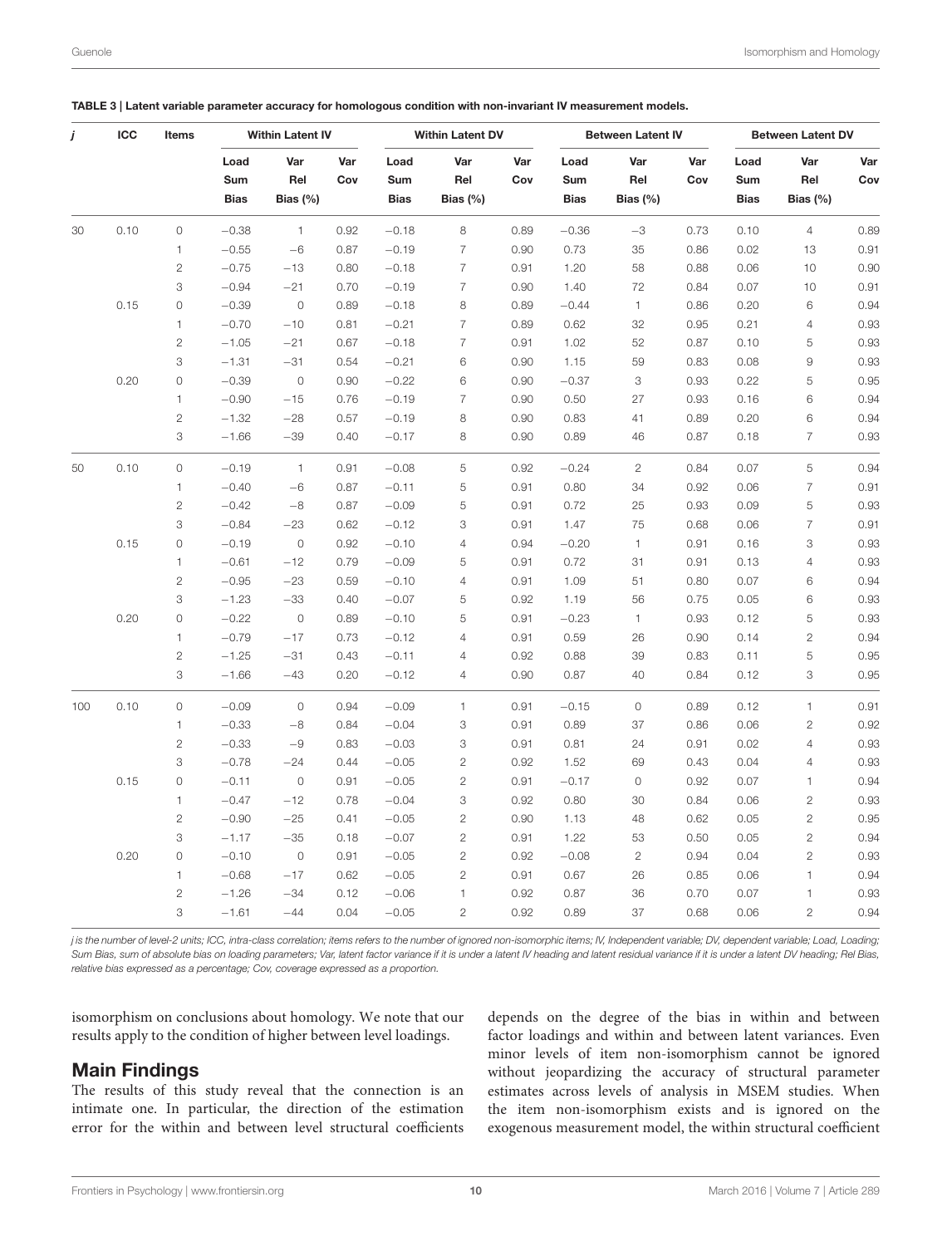| j   | ICC  | Items               |             | <b>Within Latent IV</b> |            |             | <b>Within Latent DV</b> |            |             | <b>Between Latent IV</b> |            |             | <b>Between Latent DV</b> |            |
|-----|------|---------------------|-------------|-------------------------|------------|-------------|-------------------------|------------|-------------|--------------------------|------------|-------------|--------------------------|------------|
|     |      |                     | Load<br>Sum | Var<br>Rel              | Var<br>Cov | Load<br>Sum | Var<br>Rel              | Var<br>Cov | Load<br>Sum | Var<br>Rel               | Var<br>Cov | Load<br>Sum | Var<br>Rel               | Var<br>Cov |
|     |      |                     | <b>Bias</b> | Bias $(%)$              |            | <b>Bias</b> | Bias $(%)$              |            | <b>Bias</b> | Bias $(%)$               |            | <b>Bias</b> | Bias $(%)$               |            |
| 30  | 0.10 | $\mathsf{O}\xspace$ | $-0.21$     | 3                       | 0.90       | $-0.33$     | $\overline{7}$          | 0.89       | $-0.10$     | $-1$                     | 0.74       | 0.34        | $\hbox{9}$               | 0.92       |
|     |      | $\mathbf{1}$        | $-0.41$     | $\mathbf{1}$            | 0.92       | $-0.36$     | 1                       | 0.89       | 0.84        | $\mathbf{2}$             | 0.76       | 0.28        | 8                        | 0.94       |
|     |      | $\overline{c}$      | $-0.59$     | $\mathbf{2}$            | 0.89       | $-0.32$     | $-7$                    | 0.86       | 1.31        | $\overline{c}$           | 0.76       | 0.14        | 8                        | 0.90       |
|     |      | 3                   | $-0.77$     | $\mathbf{1}$            | 0.68       | $-0.39$     | $-14$                   | 0.89       | 1.42        | 0                        | 0.76       | 0.05        | 76                       | 0.86       |
|     | 0.15 | $\mathsf{O}\xspace$ | $-0.20$     | $\mathsf{O}\xspace$     | 0.91       | $-0.36$     | $\overline{7}$          | 0.89       | $-0.20$     | $\overline{4}$           | 0.88       | 0.38        | 8                        | 0.94       |
|     |      | $\mathbf{1}$        | $-0.57$     | 1                       | 0.91       | $-0.35$     | $-5$                    | 0.87       | 0.73        | 3                        | 0.86       | 0.34        | 36                       | 0.92       |
|     |      | $\mathbf{2}$        | $-0.85$     | $\mathbf{1}$            | 0.88       | $-0.35$     | $-15$                   | 0.77       | 1.15        | $-1$                     | 0.87       | 0.37        | 52                       | 0.86       |
|     |      | 3                   | $-1.12$     | $\mathbf{1}$            | 0.90       | $-0.34$     | $-26$                   | 0.67       | 1.29        | 3                        | 0.87       | 0.40        | 69                       | 0.76       |
|     | 0.20 | $\mathsf{O}\xspace$ | $-0.20$     | $\mathsf{O}\xspace$     | 0.90       | $-0.37$     | $\overline{7}$          | 0.92       | $-0.22$     | $\overline{c}$           | 0.95       | 0.42        | 3                        | 0.94       |
|     |      | $\mathbf{1}$        | $-0.69$     | $\mathbf{1}$            | 0.91       | $-0.35$     | $-10$                   | 0.85       | 0.61        | 3                        | 0.92       | 0.36        | 30                       | 0.89       |
|     |      | $\mathbf{2}$        | $-1.16$     | $-1$                    | 0.88       | $-0.39$     | $-23$                   | 0.69       | 0.96        | $\mathsf{O}\xspace$      | 0.91       | 0.43        | 34                       | 0.93       |
|     |      | 3                   | $-1.46$     | $\mathbf{1}$            | 0.89       | $-0.34$     | $-33$                   | 0.57       | 1.03        | 1                        | 0.92       | 0.35        | 53                       | 0.79       |
| 50  | 0.10 | $\circ$             | $-0.17$     | $\sqrt{2}$              | 0.91       | $-0.22$     | $\mathbf{2}$            | 0.87       | $-0.12$     | 5                        | 0.84       | 0.17        | $\circ$                  | 0.88       |
|     |      | 1                   | $-0.29$     | $\mathsf{O}\xspace$     | 0.90       | $-0.23$     | $-4$                    | 0.92       | 0.98        | $-8$                     | 0.78       | 0.32        | 47                       | 0.87       |
|     |      | $\overline{c}$      | $-0.56$     | 1                       | 0.91       | $-0.15$     | $-12$                   | 0.71       | 1.35        | 11                       | 0.85       | 0.18        | 54                       | 0.81       |
|     |      | 3                   | $-0.72$     | $\mathbf{2}$            | 0.93       | $-0.18$     | $-18$                   | 0.73       | 1.58        | 3                        | 0.83       | 0.16        | 77                       | 0.69       |
|     | 0.15 | $\overline{0}$      | $-0.09$     | $\mathbbm{1}$           | 0.92       | $-0.19$     | 6                       | 0.92       | $-0.11$     | $\mathbf{2}$             | 0.90       | 0.26        | 3                        | 0.94       |
|     |      | $\mathbf{1}$        | $-0.52$     | $\mathbf{1}$            | 0.92       | $-0.20$     | $-9$                    | 0.83       | 0.77        | 3                        | 0.91       | 0.16        | 33                       | 0.88       |
|     |      | $\sqrt{2}$          | $-0.85$     | 1                       | 0.91       | $-0.17$     | $-20$                   | 0.69       | 1.15        | $\overline{4}$           | 0.91       | 0.24        | 50                       | 0.78       |
|     |      | 3                   | $-1.06$     | $\mathbf{1}$            | 0.89       | $-0.18$     | $-29$                   | 0.52       | 1.30        | $\mathbf{1}$             | 0.89       | 0.23        | 63                       | 0.67       |
|     | 0.20 | $\overline{0}$      | $-0.11$     | $\mathbf{1}$            | 0.90       | $-0.21$     | $\overline{4}$          | 0.90       | $-0.15$     | 1                        | 0.93       | 0.22        | $\sqrt{4}$               | 0.93       |
|     |      | $\mathbf{1}$        | $-0.70$     | $\mathbf{1}$            | 0.90       | $-0.21$     | $-14$                   | 0.80       | 0.65        | 5                        | 0.93       | 0.17        | 29                       | 0.88       |
|     |      | $\overline{c}$      | $-1.17$     | $\circ$                 | 0.91       | $-0.21$     | $-28$                   | 0.53       | 0.95        | $\mathbf{1}$             | 0.92       | 0.25        | 42                       | 0.78       |
|     |      | 3                   | $-1.47$     | $\mathbf{1}$            | 0.91       | $-0.18$     | $-38$                   | 0.32       | 1.00        | $\mathsf{O}\xspace$      | 0.91       | 0.23        | 46                       | 0.74       |
| 100 | 0.10 | 0                   | $-0.06$     | $\mathbb O$             | 0.90       | $-0.10$     | $\overline{c}$          | 0.91       | $-0.07$     | $-1$                     | 0.89       | 0.17        | 3                        | 0.94       |
|     |      | $\mathbf{1}$        | $-0.29$     | $\mathsf{O}\xspace$     | 0.90       | $-0.09$     | $-6$                    | 0.85       | 0.91        | $\mathbf{1}$             | 0.88       | 0.15        | 35                       | 0.83       |
|     |      | $\mathbf{2}$        | $-0.53$     | $\mathbb O$             | 0.91       | $-0.10$     | $-15$                   | 0.70       | 1.37        | 3                        | 0.88       | 0.09        | 59                       | 0.57       |
|     |      | 3                   | $-0.74$     | $\mathsf{O}\xspace$     | 0.92       | $-0.10$     | $-23$                   | 0.49       | 1.54        | $\overline{c}$           | 0.90       | 0.09        | 70                       | 0.39       |
|     | 0.15 | 0                   | $-0.06$     | $\mathbb O$             | 0.92       | $-0.11$     | $\mathbf{2}$            | 0.93       | $-0.04$     | $\mathbf{2}$             | 0.92       | 0.08        | 3                        | 0.94       |
|     |      | $\mathbf{1}$        | $-0.43$     | $\mathbf{1}$            | 0.92       | $-0.11$     | $-10$                   | 0.78       | 0.81        | $\mathbf{1}$             | 0.90       | 0.15        | 30                       | 0.80       |
|     |      | $\mathbf{2}$        | $-0.30$     | 1                       | 0.92       | $-0.09$     | $-23$                   | 0.49       | 1.17        | $\mathbf{2}$             | 0.92       | 0.12        | 48                       | 0.57       |
|     |      | 3                   | $-1.14$     | 1                       | 0.92       | $-0.09$     | $-34$                   | 0.21       | 1.24        | $\mathbf{1}$             | 0.93       | 0.10        | 55                       | 0.45       |
|     | 0.20 | $\mathsf{O}\xspace$ | $-0.04$     | 1                       | 0.90       | $-0.09$     | З                       | 0.90       | $-0.07$     | $\mathbf{1}$             | 0.94       | 0.12        | $\mathbf{1}$             | 0.93       |
|     |      | $\mathbf{1}$        | $-0.61$     | $\mathsf{O}\xspace$     | 0.91       | $-0.10$     | $-16$                   | 0.68       | 0.71        | $\mathbf{2}$             | 0.93       | 0.10        | 26                       | 0.82       |
|     |      | $\mathbf{2}$        | $-1.19$     | $\mathbf{1}$            | 0.91       | $-0.08$     | $-32$                   | 0.23       | 0.93        | 3                        | 0.93       | 0.08        | 37                       | 0.67       |
|     |      | 3                   | $-1.55$     | $\mathsf{O}\xspace$     | 0.90       | $-0.10$     | $-43$                   | 0.05       | 0.94        | $\mathbf{1}$             | 0.93       | 0.09        | 112                      | 0.64       |

|  |  |  |  | TABLE 4   Latent variable parameter accuracy for homologous condition with non-invariant DV measurement model. |
|--|--|--|--|----------------------------------------------------------------------------------------------------------------|
|--|--|--|--|----------------------------------------------------------------------------------------------------------------|

is overestimated and the between structural coefficient is underestimated. When the non-isomorphism exists and is ignored on the endogenous measurement model the within structural coefficient is underestimated and the between structural coefficient is overestimated. In other words, if you fit a model with equality constraints on the non-isomorphic items with categorical data your structural parameter estimates will be biased. In addition, under Bayesian estimation the ppp-value will tell you that your model fits. Where detecting non-isomorphism is important and assuming the models will converge it may be advisable to try maximum likelihood approaches (e.g. Jak and Oort, [2015\)](#page-15-37).

Another important finding was despite the high convergence and admissibility rates with Bayesian estimation. The current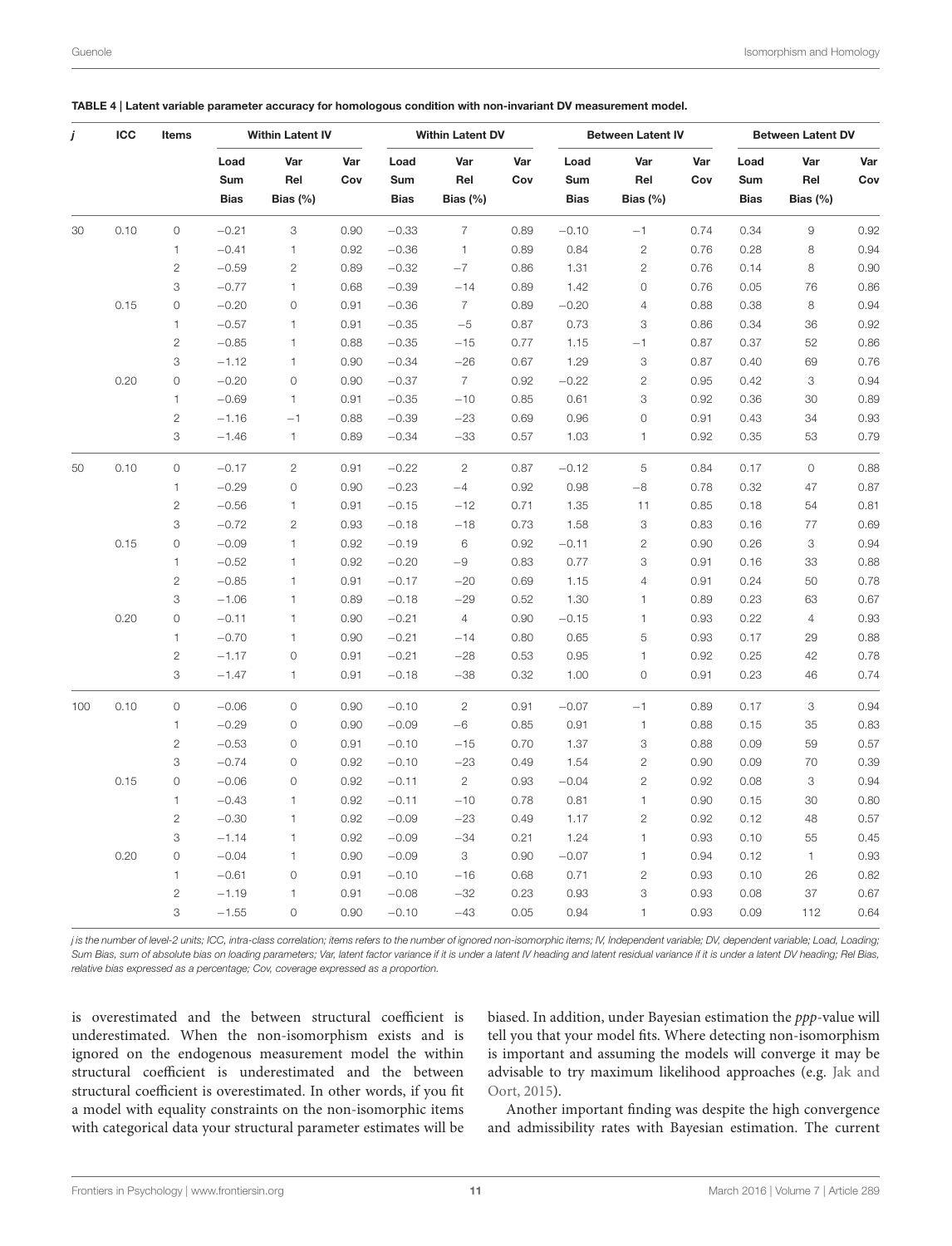| j   | ICC  | Items               |             | <b>Within Latent IV</b> |            |             | <b>Within Latent DV</b> |            |             | <b>Between Latent IV</b> |            |             | <b>Between Latent DV</b> |            |
|-----|------|---------------------|-------------|-------------------------|------------|-------------|-------------------------|------------|-------------|--------------------------|------------|-------------|--------------------------|------------|
|     |      |                     | Load<br>Sum | Var<br>Rel              | Var<br>Cov | Load<br>Sum | Var<br>Rel              | Var<br>Cov | Load<br>Sum | Var<br>Rel               | Var<br>Cov | Load<br>Sum | Var<br>Rel               | Var<br>Cov |
|     |      |                     | <b>Bias</b> | Bias $(%)$              |            | <b>Bias</b> | Bias $(%)$              |            | <b>Bias</b> | Bias $(%)$               |            | <b>Bias</b> | Bias $(%)$               |            |
| 30  | 0.10 | $\circ$             | $-0.35$     | 3                       | 0.91       | $-0.20$     | 8                       | 0.91       | $-0.36$     | $-4$                     | 0.74       | $-0.17$     | 5                        | 0.91       |
|     |      | $\mathbf{1}$        | $-0.59$     | $-6$                    | 0.85       | $-0.18$     | $\overline{7}$          | 0.91       | 0.63        | 32                       | 0.88       | $-0.09$     | 6                        | 0.93       |
|     |      | $\mathbf{2}$        | $-0.76$     | $-13$                   | 0.80       | $-0.20$     | 6                       | 0.90       | 1.19        | 63                       | 0.89       | 0.02        | 11                       | 0.92       |
|     |      | 3                   | $-0.96$     | $-23$                   | 0.70       | $-0.20$     | 5                       | 0.90       | 1.38        | 74                       | 0.83       | 0.06        | 13                       | 0.91       |
|     | 0.15 | $\overline{0}$      | $-0.35$     | $\circ$                 | 0.91       | $-0.19$     | 8                       | 0.92       | $-0.40$     | 3                        | 0.85       | $-0.20$     | $\overline{4}$           | 0.95       |
|     |      | $\mathbf{1}$        | $-0.73$     | $-11$                   | 0.81       | $-0.22$     | 5                       | 0.92       | 0.62        | 32                       | 0.92       | $-0.17$     | 8                        | 0.94       |
|     |      | $\mathbf{2}$        | $-1.02$     | $-21$                   | 0.69       | $-0.18$     | $\overline{7}$          | 0.89       | 1.04        | 50                       | 0.89       | $-0.09$     | 10                       | 0.94       |
|     |      | 3                   | $-1.32$     | $-31$                   | 0.53       | $-0.18$     | $\overline{7}$          | 0.91       | 1.13        | 59                       | 0.86       | $-0.15$     | 8                        | 0.94       |
|     | 0.20 | $\mathsf{O}\xspace$ | $-0.35$     | $\overline{2}$          | 0.91       | $-0.23$     | 6                       | 0.90       | $-0.38$     | 5                        | 0.90       | $-0.23$     | $\overline{7}$           | 0.95       |
|     |      | $\mathbf{1}$        | $-0.92$     | $-16$                   | 0.77       | $-0.23$     | 6                       | 0.91       | 0.52        | 31                       | 0.92       | $-0.19$     | 5                        | 0.95       |
|     |      | $\overline{c}$      | $-1.39$     | $-29$                   | 0.57       | $-0.18$     | 8                       | 0.91       | 0.81        | $-11$                    | 0.94       | $-0.17$     | 40                       | 0.89       |
|     |      | 3                   | $-1.68$     | $-39$                   | 0.40       | $-0.24$     | 5                       | 0.88       | 0.86        | 44                       | 0.88       | $-0.21$     | $\overline{4}$           | 0.95       |
| 50  | 0.10 | $\circ$             | $-0.22$     | $\mathbb O$             | 0.91       | $-0.13$     | $\overline{4}$          | 0.90       | $-0.21$     | 3                        | 0.84       | $-0.09$     | 6                        | 0.93       |
|     |      | $\mathbf{1}$        | $-0.44$     | $-7$                    | 0.83       | $-0.12$     | 3                       | 0.91       | 0.77        | 35                       | 0.90       | $-0.02$     | 6                        | 0.92       |
|     |      | $\mathbf{2}$        | $-0.67$     | $-15$                   | 0.72       | $-0.10$     | 5                       | 0.90       | 1.28        | 60                       | 0.82       | $-0.06$     | $\overline{7}$           | 0.92       |
|     |      | 3                   | $-0.90$     | $-25$                   | 0.59       | $-0.09$     | $\mathsf{O}\xspace$     | 1.00       | 1.43        | 74                       | 0.69       | $-0.03$     | $\overline{7}$           | 0.91       |
|     | 0.15 | 0                   | $-0.23$     | $-3$                    | 0.92       | $-0.12$     | 4                       | 0.92       | $-0.26$     | $\mathbf{1}$             | 0.90       | $-0.15$     | 2                        | 0.95       |
|     |      | $\mathbf{1}$        | $-0.60$     | $-12$                   | 0.79       | $-0.12$     | $\overline{4}$          | 0.92       | 0.72        | 32                       | 0.90       | $-0.12$     | $\overline{4}$           | 0.93       |
|     |      | $\mathbf{2}$        | $-0.96$     | $-23$                   | 0.59       | $-0.10$     | 5                       | 0.91       | 1.09        | 50                       | 0.80       | $-0.05$     | 6                        | 0.94       |
|     |      | 3                   | $-1.23$     | $-33$                   | 0.40       | $-0.11$     | $\overline{4}$          | 0.89       | 1.19        | 58                       | 0.74       | $-0.15$     | 3                        | 0.94       |
|     | 0.20 | $\mathsf{O}\xspace$ | $-0.21$     | $\circ$                 | 0.90       | $-0.11$     | 5                       | 0.91       | $-0.20$     | $\mathbf{1}$             | 0.92       | $-0.14$     | 5                        | 0.94       |
|     |      | $\mathbf{1}$        | $-0.78$     | $-17$                   | 0.72       | $-0.12$     | $\overline{4}$          | 0.91       | 0.61        | 27                       | 0.89       | $-0.13$     | $\overline{4}$           | 0.93       |
|     |      | $\mathbf{2}$        | $-1.32$     | $-32$                   | 0.42       | $-0.13$     | $\overline{4}$          | 0.91       | 0.85        | 38                       | 0.83       | $-0.16$     | 1                        | 0.94       |
|     |      | 3                   | $-1.68$     | $-43$                   | 0.21       | $-0.13$     | 3                       | 0.92       | 0.84        | 41                       | 0.83       | $-0.16$     | $\overline{c}$           | 0.94       |
| 100 | 0.10 | $\mathsf{O}\xspace$ | $-0.08$     | $\mathbf{1}$            | 0.94       | $-0.06$     | $\mathbf{2}$            | 0.93       | $-0.14$     | $\mathbf{1}$             | 0.89       | $-0.10$     | $\overline{c}$           | 0.90       |
|     |      | 1                   | $-0.34$     | $-8$                    | 0.84       | $-0.05$     | $\mathbf{1}$            | 0.92       | 0.86        | 35                       | 0.86       | $-0.02$     | 4                        | 0.93       |
|     |      | $\overline{c}$      | $-0.60$     | $-17$                   | 0.67       | $-0.03$     | 3                       | 0.92       | 1.32        | 59                       | 0.60       | $-0.02$     | $\overline{4}$           | 0.93       |
|     |      | 3                   | $-0.80$     | $-25$                   | 0.40       | $-0.06$     | $\overline{c}$          | 0.92       | 1.48        | 69                       | 0.45       | 0.01        | $\overline{7}$           | 0.95       |
|     | 0.15 | $\mathsf{O}\xspace$ | $-0.10$     | $\overline{1}$          | 0.91       | $-0.06$     | 1                       | 0.91       | $-0.12$     | 3                        | 0.89       | $-0.05$     | 3                        | 0.94       |
|     |      | $\mathbf{1}$        | $-0.37$     | $-9$                    | 0.81       | $-0.06$     | $\overline{c}$          | 0.92       | 0.87        | 33                       | 0.86       | $-0.04$     | $\overline{4}$           | 0.93       |
|     |      | $\mathbf{2}$        | $-0.58$     | $-16$                   | 0.67       | $-0.06$     | $\mathbf{1}$            | 0.93       | 1.32        | 54                       | 0.64       | $-0.03$     | 3                        | 0.92       |
|     |      | 3                   | $-0.79$     | $-24$                   | 0.45       | $-0.04$     | $\overline{c}$          | 0.92       | 1.49        | 68                       | 0.44       | $-0.01$     | $\overline{4}$           | 0.93       |
|     | 0.20 | $\mathsf{O}\xspace$ | $-0.10$     | $\overline{1}$          | 0.93       | $-0.07$     | $\mathbf{1}$            | 0.91       | $-0.10$     | $\overline{c}$           | 0.92       | $-0.07$     | 2                        | 0.94       |
|     |      | $\mathbf{1}$        | $-0.72$     | $-19$                   | 0.59       | $-0.06$     | 1                       | 0.92       | 0.64        | 24                       | 0.84       | $-0.05$     | 3                        | 0.94       |
|     |      | $\mathbf{2}$        | $-1.25$     | $-34$                   | 0.17       | $-0.05$     | $\mathbf{2}$            | 0.91       | 0.89        | 37                       | 0.70       | $-0.08$     | $\overline{c}$           | 0.94       |
|     |      | 3                   | $-1.65$     | $-45$                   | 0.03       | $-0.05$     | $\overline{c}$          | 0.92       | 0.87        | 37                       | 0.71       | $-0.05$     | $\overline{c}$           | 0.94       |

|  | TABLE 5   Latent variable parameter accuracy for non-homologous condition with non-invariant IV measurement model. |  |  |  |  |
|--|--------------------------------------------------------------------------------------------------------------------|--|--|--|--|
|--|--------------------------------------------------------------------------------------------------------------------|--|--|--|--|

study showed that even Bayesian estimation has limits with regard to estimation accuracy with very low level-2 sample sizes and low ICCs. This finding affirms the results of Hox et al. [\(2014\)](#page-15-16) and [Hox et al. \(2012\)](#page-15-15) who also observed limits on the estimation accuracy of Bayesian methods, even though Bayesian estimation outperformed Maximum Likelihood in their studies in this regard. In this study the smallest ICC condition of 0.05 led to unacceptable relative bias in the between regression parameters even in the correctly specified conditions of the simulation. This estimation error was mitigated but not eliminated by increasing the level-2 sample size to 100 units. It is generally accepted that small ICCs can still warrant Level-2 modeling if the Level-2 factor is of theoretical interest. However, it is advisable that researchers investigating isomorphism and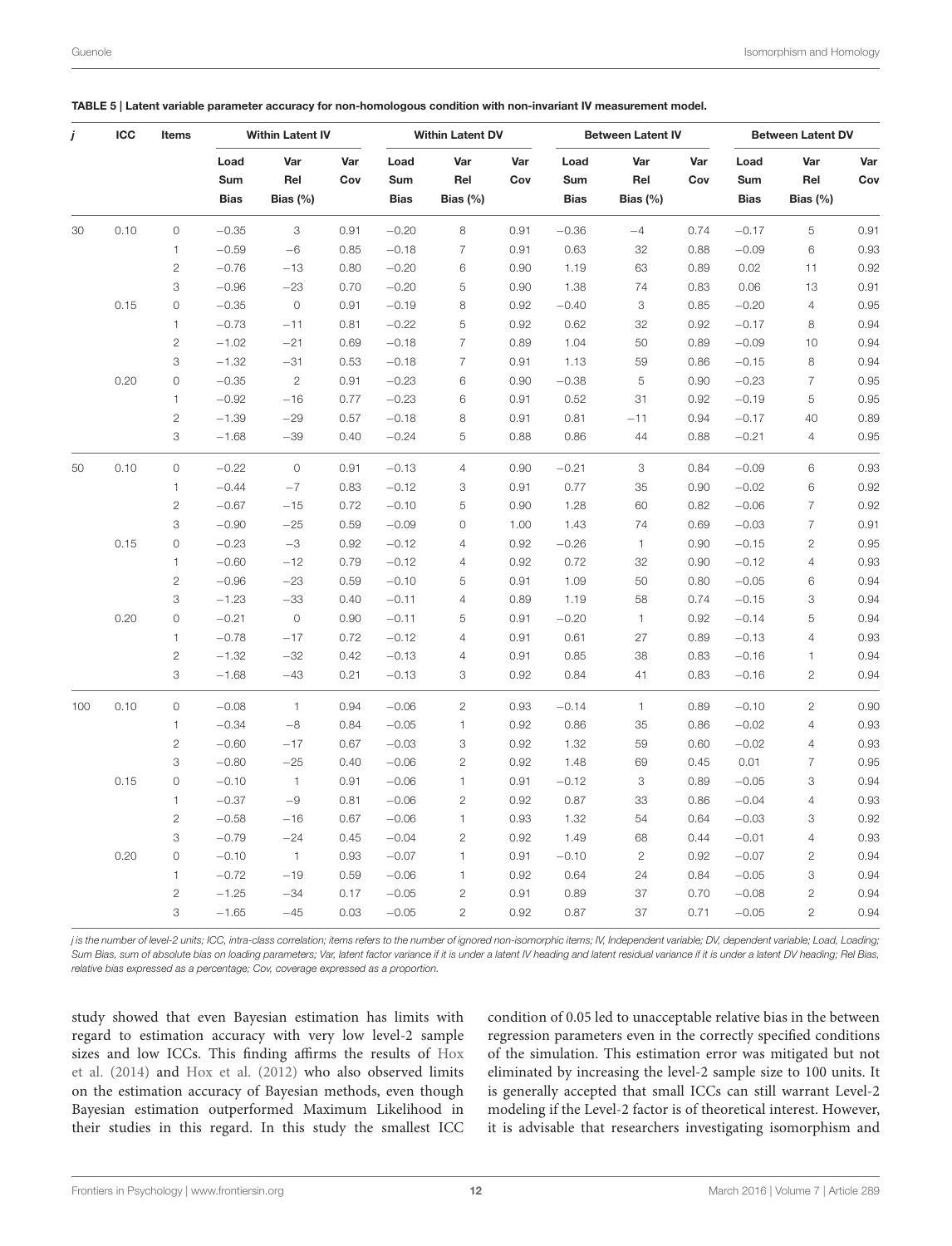| j   | ICC  | <b>Items</b>        |             | <b>Within Latent IV</b> |            |             | <b>Within Latent DV</b> |            |             | <b>Between Latent IV</b> |            |             | <b>Between Latent DV</b> |            |
|-----|------|---------------------|-------------|-------------------------|------------|-------------|-------------------------|------------|-------------|--------------------------|------------|-------------|--------------------------|------------|
|     |      |                     | Load<br>Sum | Var<br>Rel              | Var<br>Cov | Load<br>Sum | Var<br>Rel              | Var<br>Cov | Load<br>Sum | Var<br>Rel               | Var<br>Cov | Load<br>Sum | Var<br>Rel               | Var<br>Cov |
|     |      |                     | <b>Bias</b> | Bias $(\%)$             |            | <b>Bias</b> | Bias $(\%)$             |            | <b>Bias</b> | Bias $(%)$               |            | <b>Bias</b> | Bias $(%)$               |            |
| 30  | 0.10 | $\mathbb O$         | $-0.20$     | $\mathbf{1}$            | 0.90       | $-0.36$     | $\overline{7}$          | 0.92       | $-0.16$     | $-1$                     | 0.76       | $-0.30$     | 3                        | 0.89       |
|     |      | $\mathbf{1}$        | $-0.45$     | $\mathbf{2}$            | 0.91       | $-0.36$     | $-2$                    | 0.85       | $-0.76$     | $-1$                     | 0.75       | $-0.33$     | 33                       | 0.96       |
|     |      | $\mathbf{2}$        | $-0.70$     | $\mathbf{1}$            | 0.88       | $-0.35$     | $-11$                   | 0.82       | 1.28        | $\sqrt{2}$               | 0.74       | $-0.13$     | 58                       | 0.91       |
|     |      | 3                   | $-0.82$     | $\mathbf{1}$            | 0.91       | $-0.38$     | $\mathbf{1}$            | 0.91       | 1.49        | 3                        | 0.76       | $-0.22$     | 79                       | 0.87       |
|     | 0.15 | $\mathsf{O}\xspace$ | $-0.23$     | $\mathbf{1}$            | 0.91       | $-0.38$     | $\overline{7}$          | 0.90       | $-0.19$     | $\mathbf{2}$             | 0.87       | $-0.42$     | 8                        | 0.93       |
|     |      | $\mathbf{1}$        | $-0.61$     | $\circ$                 | 0.90       | $-0.38$     | $-7$                    | 0.87       | 0.71        | $\overline{4}$           | 0.87       | $-0.41$     | 33                       | 0.93       |
|     |      | $\mathbf{2}$        | $-0.89$     | $\mathbf{2}$            | 0.91       | $-0.32$     | $-16$                   | 0.80       | 1.13        | $\overline{4}$           | 0.88       | $-0.34$     | 53                       | 0.83       |
|     |      | 3                   | $-1.14$     | $\mathbf{1}$            | 0.89       | $-0.32$     | $-25$                   | 0.67       | 1.25        | 3                        | 0.89       | $-0.36$     | 65                       | 0.80       |
|     | 0.20 | $\mathsf{O}\xspace$ | $-0.22$     | 1                       | 0.90       | $-0.36$     | 6                       | 0.92       | $-0.26$     | 5                        | 0.96       | $-0.39$     | $\overline{c}$           | 0.92       |
|     |      | $\mathbf{1}$        | $-0.71$     | $\circ$                 | 0.91       | $-0.38$     | $-10$                   | 0.83       | 0.61        | $\mathbf{1}$             | 0.90       | $-0.37$     | 29                       | 0.91       |
|     |      | $\overline{c}$      | $-1.28$     | 1                       | 0.90       | $-0.35$     | $-27$                   | 0.64       | 0.86        | $\mathbf{2}$             | 0.89       | $-0.43$     | 42                       | 0.86       |
|     |      | 3                   | $-1.51$     | $\mathsf O$             | 0.90       | $-0.37$     | $-34$                   | 0.52       | 0.98        | $\overline{c}$           | 0.92       | $-0.34$     | 48                       | 0.82       |
| 50  | 0.10 | $\circ$             | $-0.15$     | $\mathbf{1}$            | 0.90       | $-0.21$     | 3                       | 0.93       | $-0.14$     | $\overline{c}$           | 0.85       | $-0.30$     | 5                        | 0.93       |
|     |      | $\mathbf{1}$        | $-0.38$     | $\mathbf{1}$            | 0.91       | $-0.19$     | $-5$                    | 0.87       | 0.84        | $\mathsf{O}\xspace$      | 0.84       | $-0.27$     | 35                       | 0.91       |
|     |      | $\sqrt{2}$          | $-0.59$     | 1                       | 0.91       | $-0.20$     | $-13$                   | 0.81       | 1.32        | $\overline{c}$           | 0.85       | $-0.28$     | 59                       | 0.81       |
|     |      | 3                   | $-0.81$     | $\mathbf{1}$            | 0.91       | $-0.19$     | $-21$                   | 0.68       | 1.49        | 5                        | 0.84       | $-0.24$     | 70                       | 0.73       |
|     | 0.15 | $\circ$             | $-0.14$     | $\mathbf{1}$            | 0.90       | $-0.19$     | 3                       | 0.92       | $-0.12$     | $\sqrt{4}$               | 0.90       | $-0.22$     | $\overline{4}$           | 0.94       |
|     |      | $\mathbf{1}$        | $-0.53$     | $\overline{c}$          | 0.90       | $-0.19$     | $-9$                    | 0.82       | 0.75        | 6                        | 0.92       | $-0.19$     | 32                       | 0.90       |
|     |      | $\mathbf{2}$        | $-0.91$     | $\mathbf{1}$            | 0.90       | $-0.19$     | $-22$                   | 0.65       | 1.10        | $\mathbf{2}$             | 0.90       | $-0.23$     | 52                       | 0.77       |
|     |      | 3                   | $-1.19$     | 1                       | 0.91       | $-0.17$     | $-31$                   | 0.48       | 1.21        | 3                        | 0.90       | $-0.21$     | 57                       | 0.73       |
|     | 0.20 | $\mathsf{O}\xspace$ | $-0.11$     | 1                       | 0.94       | $-0.21$     | 5                       | 0.91       | $-0.13$     | $\mathsf O$              | 0.92       | $-0.26$     | 4                        | 0.95       |
|     |      | $\mathbf{1}$        | $-0.76$     | 1                       | 0.91       | $-0.20$     | $-15$                   | 0.76       | 0.62        | $\mathbf{2}$             | 0.94       | $-0.16$     | 25                       | 0.88       |
|     |      | $\mathbf{2}$        | $-1.27$     | $\mathsf{O}\xspace$     | 0.90       | $-0.22$     | $-30$                   | 0.47       | 0.88        | 3                        | 0.92       | $-0.23$     | 40                       | 0.81       |
|     |      | 3                   | $-1.64$     | $\mathsf O$             | 0.91       | $-0.22$     | $-42$                   | 0.28       | 0.90        | 3                        | 0.93       | $-0.20$     | 43                       | 0.77       |
| 100 | 0.10 | $\mathsf{O}\xspace$ | $-0.06$     | $\mathbf{1}$            | 0.91       | $-0.09$     | $\overline{2}$          | 0.92       | $-0.08$     | $\mathbf{1}$             | 0.90       | $-0.13$     | $\overline{4}$           | 0.94       |
|     |      | 1                   | $-0.33$     | $\mathbf{1}$            | 0.92       | $-0.10$     | $-8$                    | 0.84       | 0.90        | 3                        | 0.89       | $-0.11$     | 32                       | 0.84       |
|     |      | $\mathbf{2}$        | $-0.57$     | $\mathsf O$             | 0.91       | $-0.11$     | $-16$                   | 0.67       | 1.34        | 3                        | 0.87       | $-0.16$     | 59                       | 0.60       |
|     |      | 3                   | $-0.80$     | $\mathsf O$             | 0.90       | $-0.10$     | $-25$                   | 0.45       | 1.48        | $\overline{4}$           | 0.90       | $-0.08$     | 67                       | 0.44       |
|     | 0.15 | $\overline{0}$      | $-0.05$     | 1                       | 0.90       | $-0.08$     | $\overline{2}$          | 0.92       | $-0.07$     | $\mathbf{1}$             | 0.91       | $-0.17$     | $\mathbf{2}$             | 0.93       |
|     |      | $\mathbf{1}$        | $-0.33$     | $\circ$                 | 0.92       | $-0.08$     | $-7$                    | 0.83       | 0.89        | $\mathbf{2}$             | 0.89       | $-0.14$     | 33                       | 0.86       |
|     |      | $\mathbf{2}$        | $-0.56$     | $\mathbf{1}$            | 0.90       | $-0.08$     | $-15$                   | 0.68       | 1.33        | $\sqrt{2}$               | 0.89       | $-0.12$     | 55                       | 0.61       |
|     |      | 3                   | $-0.83$     | $\mathsf O$             | 0.91       | $-0.10$     | $-25$                   | 0.43       | 1.46        | 3                        | 0.91       | $-0.11$     | 66                       | 0.48       |
|     | 0.20 | $\mathsf{O}\xspace$ | $-0.05$     | $\mathbf{2}$            | 0.91       | $-0.10$     | $\mathsf{O}\xspace$     | 0.88       | $-0.06$     | $\mathsf O$              | 0.94       | $-0.12$     | $\mathbf{1}$             | 0.93       |
|     |      | $\mathbf{1}$        | $-0.69$     | 1                       | 0.91       | $-0.09$     | $-17$                   | 0.63       | 0.67        | 3                        | 0.94       | $-0.08$     | 25                       | 0.83       |
|     |      | $\mathbf{2}$        | $-1.29$     | $\mathbf{1}$            | 0.93       | $-0.09$     | $-34$                   | 0.21       | 0.86        | $\mathsf{O}\xspace$      | 0.94       | $-0.09$     | 35                       | 0.69       |
|     |      | 3                   | $-1.66$     | $\circ$                 | 0.91       | $-0.09$     | $-45$                   | 0.03       | 0.85        | $\overline{c}$           | 0.94       | $-0.10$     | 35                       | 0.67       |

<span id="page-12-0"></span>

|  | TABLE 6   Latent variable parameter accuracy for non-homologous condition with non-invariant DV measurement model. |
|--|--------------------------------------------------------------------------------------------------------------------|
|--|--------------------------------------------------------------------------------------------------------------------|

homology with small ICCs get very large sample sizes, i.e., in excess of 100 units. In many cases, this is a difficult task. For instance, when countries are studied the average level-2 sample size is often much lower. In cases such as this, it is recommended that researchers consider adopting a weakly informative or informative prior and examine the sensitivity of the modeling results to the choice of prior by following

techniques described, for example, by [Depaoli and van de Schoot](#page-15-38) [\(2015\)](#page-15-38).

### Limitations and Future Directions

As one of our reviewers pointed out, if larger factor loadings are at the within level, factor loadings at the within level could be underestimated and factor loadings at the between-level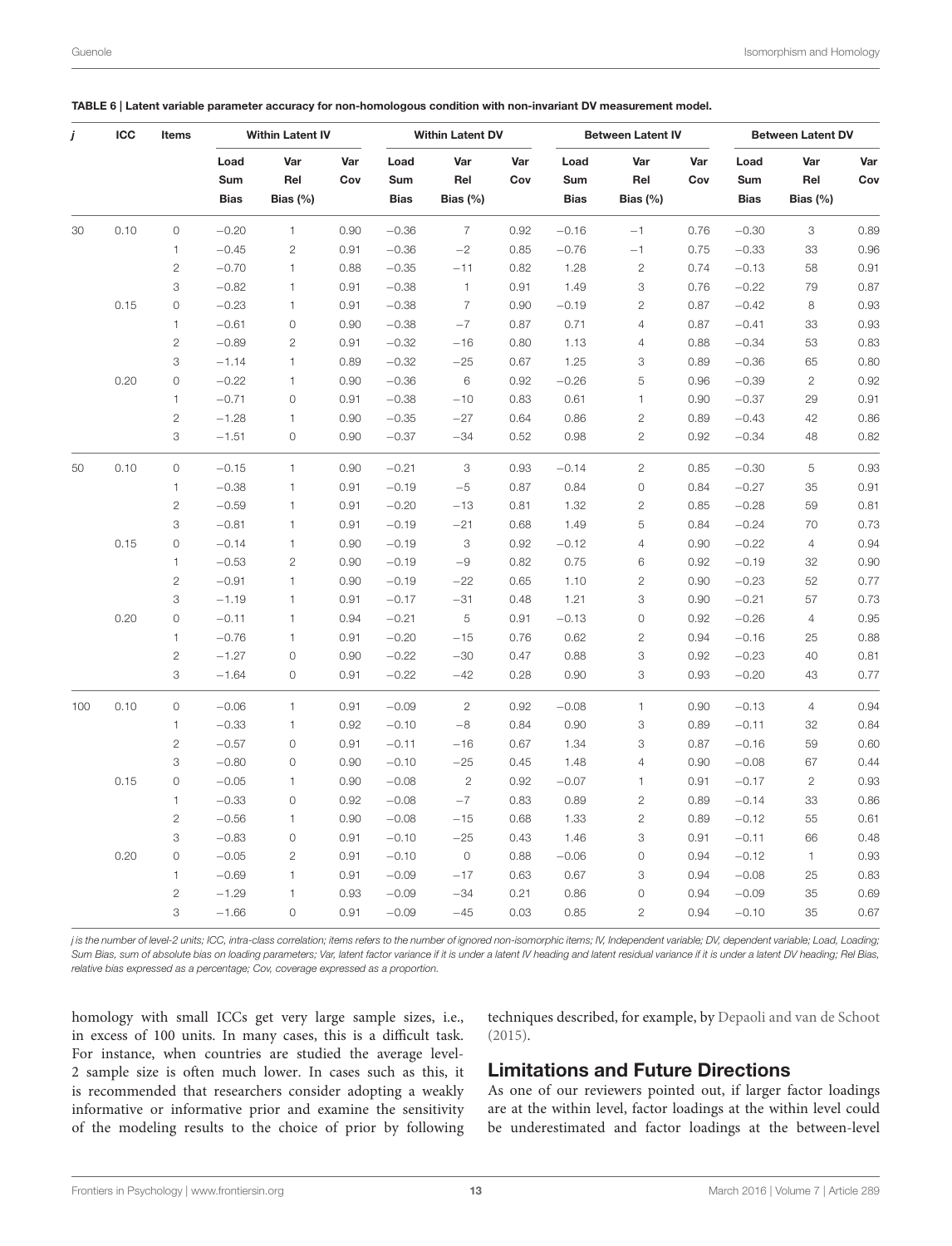<span id="page-13-0"></span>

| $\sim$ | Mattalation Products                | Bushess and Bushes                                                  |
|--------|-------------------------------------|---------------------------------------------------------------------|
|        | non-invariant IV measurement model. |                                                                     |
|        |                                     | TABLE 7 Structural parameter accuracy for homologous condition with |

TABLE 8 | Structural parameter accuracy for homologous condition with non-invariant DV measurement model.

|     | ICC  | Items               | <b>Within Beta</b> |          | <b>Between Beta</b> |          |
|-----|------|---------------------|--------------------|----------|---------------------|----------|
|     |      |                     | Rel bias (%)       | Coverage | Rel bias (%)        | Coverage |
| 30  | 0.10 | $\circ$             | 5                  | 0.93     | $\overline{7}$      | 0.96     |
|     |      | 1                   | 8                  | 0.91     | $-15$               | 0.95     |
|     |      | $\overline{c}$      | 15                 | 0.90     | $-17$               | 0.91     |
|     |      | 3                   | 20                 | 0.87     | $-21$               | 0.89     |
|     | 0.15 | 0                   | $\overline{7}$     | 0.91     | $\overline{7}$      | 0.95     |
|     |      | 1                   | 10                 | 0.90     | $-10$               | 0.95     |
|     |      | $\overline{c}$      | 20                 | 0.86     | $-19$               | 0.92     |
|     |      | 3                   | 28                 | 0.82     | $-17$               | 0.92     |
|     | 0.20 | 0                   | 5                  | 0.93     | 2                   | 0.95     |
|     |      | 1                   | 15                 | 0.89     | $-9$                | 0.95     |
|     |      | $\overline{c}$      | 24                 | 0.84     | $-12$               | 0.93     |
|     |      | 3                   | 35                 | 0.77     | $-15$               | 0.92     |
| 50  | 0.10 | $\mathsf{O}\xspace$ | $\overline{4}$     | 0.94     | $-1$                | 0.95     |
|     |      | 1                   | 6                  | 0.93     | $-11$               | 0.93     |
|     |      | $\overline{c}$      | 9                  | 0.91     | $-11$               | 0.93     |
|     |      | 3                   | 18                 | 0.83     | $-23$               | 0.86     |
|     | 0.15 | 0                   | 3                  | 0.94     | 5                   | 0.95     |
|     |      | 1                   | 10                 | 0.89     | $-12$               | 0.96     |
|     |      | $\overline{c}$      | 18                 | 0.83     | $-16$               | 0.90     |
|     |      | 3                   | 28                 | 0.74     | $-17$               | 0.90     |
|     | 0.20 | 0                   | 3                  | 0.93     | $\overline{4}$      | 0.96     |
|     |      | $\mathbf{1}$        | 13                 | 0.88     | $-10$               | 0.94     |
|     |      | $\overline{c}$      | 24                 | 0.78     | $-16$               | 0.93     |
|     |      | 3                   | 37                 | 0.63     | $-15$               | 0.92     |
| 100 | 0.10 | 0                   | 1                  | 0.93     | 1                   | 0.93     |
|     |      | 1                   | 6                  | 0.90     | $-15$               | 0.90     |
|     |      | $\overline{c}$      | 7                  | 0.90     | $-12$               | 0.91     |
|     |      | 3                   | 17                 | 0.74     | $-24$               | 0.82     |
|     | 0.15 | 0                   | 1                  | 0.93     | $\mathbf{1}$        | 0.95     |
|     |      | 1                   | 8                  | 0.89     | $-11$               | 0.92     |
|     |      | $\overline{c}$      | 18                 | 0.73     | $-17$               | 0.89     |
|     |      | 3                   | 25                 | 0.61     | $-19$               | 0.85     |
|     | 0.20 | 0                   | $\mathbf{2}$       | 0.91     | $\mathbf{2}$        | 0.94     |
|     |      | 1                   | 11                 | 0.83     | $-9$                | 0.93     |
|     |      | $\overline{c}$      | 24                 | 0.62     | $-14$               | 0.92     |
|     |      | 3                   | 37                 | 0.37     | $-14$               | 0.90     |

| j   | ICC  | Items          | Within Beta    |          | Between Beta   |          |
|-----|------|----------------|----------------|----------|----------------|----------|
|     |      |                | Rel bias (%)   | Coverage | Rel bias (%)   | Coverage |
| 30  | 0.10 | $\overline{O}$ | 3              | 0.94     | 3              | 0.97     |
|     |      | 1              | $\circ$        | 0.92     | 10             | 0.95     |
|     |      | $\mathbf{2}$   | $-3$           | 0.92     | 31             | 0.94     |
|     |      | 3              | $-7$           | 0.87     | 38             | 0.94     |
|     | 0.15 | $\overline{O}$ | 5              | 0.92     | 1              | 0.96     |
|     |      | 1              | $-1$           | 0.93     | 19             | 0.95     |
|     |      | $\mathbf{2}$   | $-7$           | 0.89     | 23             | 0.95     |
|     |      | 3              | $-13$          | 0.86     | 33             | 0.94     |
|     | 0.20 | $\overline{O}$ | 6              | 0.94     | $\overline{2}$ | 0.95     |
|     |      | 1              | $-4$           | 0.91     | 14             | 0.96     |
|     |      | $\overline{c}$ | $-12$          | 0.85     | 34             | 0.93     |
|     |      | 3              | $-18$          | 0.80     | 29             | 0.94     |
| 50  | 0.10 | 0              | $\overline{4}$ | 0.90     | 17             | 0.88     |
|     |      | 1              | 3              | 0.96     | 27             | 0.92     |
|     |      | $\overline{c}$ | $-4$           | 0.91     | 26             | 0.90     |
|     |      | 3              | $-10$          | 0.87     | 36             | 0.91     |
|     | 0.15 | 0              | 3              | 0.92     | $\overline{4}$ | 0.95     |
|     |      | 1              | $-4$           | 0.91     | 13             | 0.95     |
|     |      | $\overline{c}$ | $-11$          | 0.85     | 25             | 0.93     |
|     |      | 3              | $-16$          | 0.78     | 33             | 0.93     |
|     | 0.20 | $\overline{O}$ | $\overline{c}$ | 0.92     | $\overline{c}$ | 0.96     |
|     |      | $\mathbf{1}$   | $-7$           | 0.95     | 13             | 0.95     |
|     |      | $\mathbf{2}$   | $-15$          | 0.78     | 22             | 0.93     |
|     |      | 3              | $-22$          | 0.67     | 26             | 0.94     |
| 100 | 0.10 | 0              | $\mathbf{1}$   | 0.94     | 2              | 0.95     |
|     |      | $\mathbf{1}$   | $-3$           | 0.92     | 16             | 0.94     |
|     |      | $\overline{c}$ | $-8$           | 0.86     | 28             | 0.89     |
|     |      | 3              | $-13$          | 0.75     | 33             | 0.88     |
|     | 0.15 | 0              | 1              | 0.93     | 0              | 0.95     |
|     |      | 1              | $-5$           | 0.89     | 16             | 0.94     |
|     |      | $\overline{c}$ | $-12$          | 0.78     | 21             | 0.90     |
|     |      | 3              | $-19$          | 0.56     | 27             | 0.89     |
|     | 0.20 | 0              | $\mathbf{2}$   | 0.92     | 1              | 0.94     |
|     |      | 1              | $-8$           | 0.86     | 11             | 0.95     |
|     |      | $\overline{c}$ | $-18$          | 0.61     | 18             | 0.92     |
|     |      | 3              | $-24$          | 0.38     | 20             | 0.91     |

*j is the number of level-2 units; ICC, intra-class correlation; items refers to the number of ignored non-isomorphic items; Rel bias, relative bias expressed as a percentage; Cov, coverage expressed as a proportion.*

*j is the number of level-2 units; ICC, intra-class correlation; items refers to the number of ignored non-isomorphic items; Rel bias, relative bias expressed as a percentage; Cov, coverage expressed as a proportion.*

over-estimated. Consequently, to compensate for the lower (higher) loadings, the factor variance at the within level would be overestimated and the factor variance at the between level would be underestimated. This could then have consequences for the structural coefficient in the opposite directions from the current study. This thought experiment highlights that the current conclusions are specific to the situation with larger factor loadings at the between level and non-isomorphism in one of the measurement models.

In terms of methodological limitations, the current study shares certain similar characteristics to the Bayesian Monte Carlo study reported by [Hox et al. \(2012\)](#page-15-15) in that we were also unable to inspect trace plots for parameter convergence for all models due to many thousands of models that were estimated, but we emphasize inspection of convergence is critical in applied applications. We also undertook extensive further investigations of the extreme cells in our study. We adopted not to use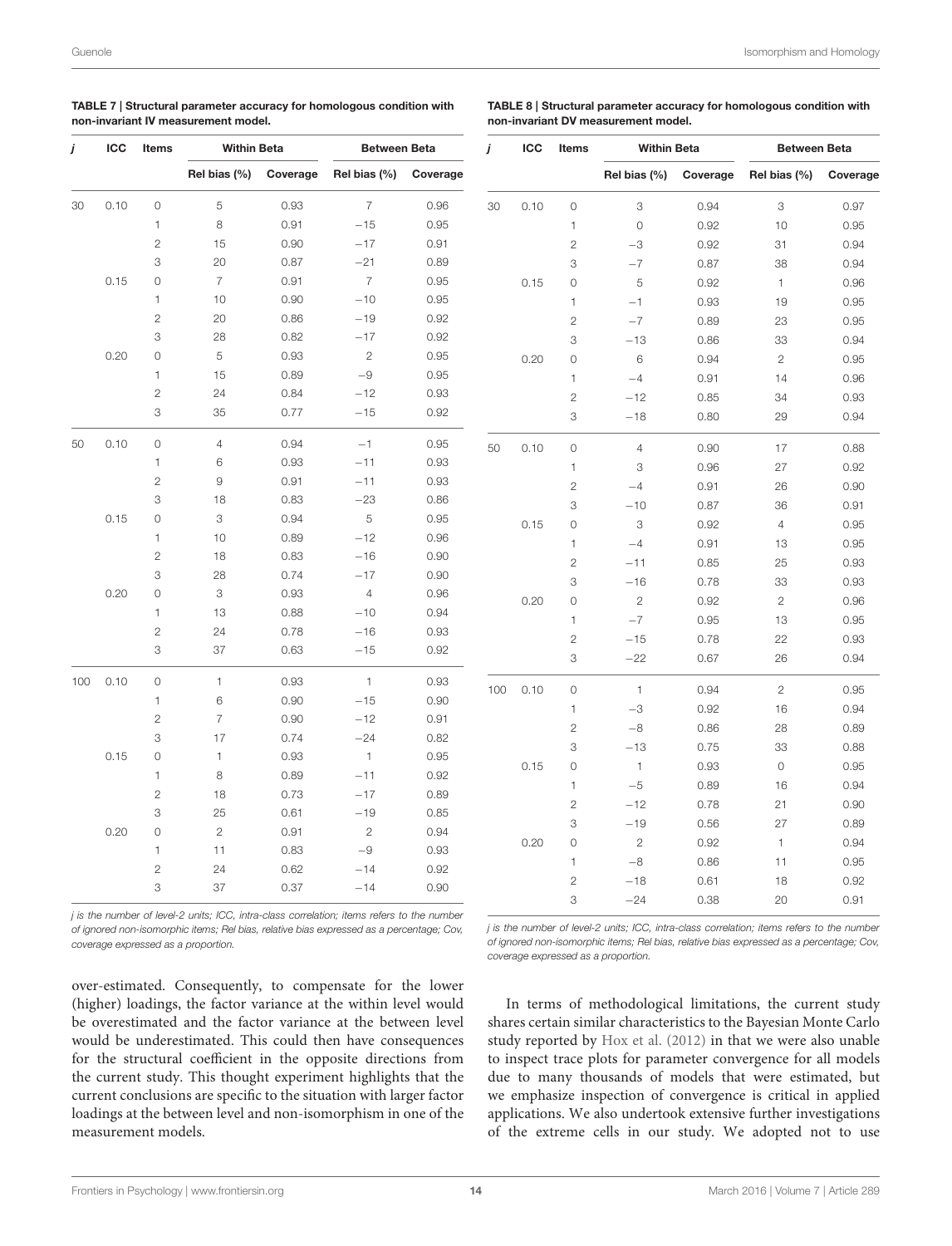| TABLE 9   Structural parameter accuracy for non-homologous condition |
|----------------------------------------------------------------------|
| with non-invariant IV measurement model.                             |

<span id="page-14-0"></span>TABLE 10 | Structural parameter accuracy for non-homologous condition with non-invariant DV measurement model.

| j   | ICC  | Items          | Within Beta            |          | <b>Between Beta</b> |          |
|-----|------|----------------|------------------------|----------|---------------------|----------|
|     |      |                | Rel bias (%)           | Coverage | Rel bias (%)        | Coverage |
| 30  | 0.10 | $\circ$        | $\overline{4}$         | 0.94     | 15                  | 0.96     |
|     |      | 1              | $\overline{9}$         | 0.93     | $-8$                | 0.95     |
|     |      | $\overline{c}$ | 14                     | 0.91     | $-22$               | 0.92     |
|     |      | 3              | 20                     | 0.90     | $-19$               | 0.90     |
|     | 0.15 | 0              | 6                      | 0.93     | 3                   | 0.96     |
|     |      | 1              | 12                     | 0.93     | $-8$                | 0.95     |
|     |      | $\overline{c}$ | 16                     | 0.92     | $-10$               | 0.93     |
|     |      | 3              | 29                     | 0.86     | $-17$               | 0.92     |
|     | 0.20 | 0              | $\mathbf{2}$           | 0.92     | 5                   | 0.96     |
|     |      | 1              | 13                     | 0.92     | $-5$                | 0.96     |
|     |      | $\overline{c}$ | 25                     | 0.88     | $-11$               | 0.94     |
|     |      | 3              | 34                     | 0.84     | $-14$               | 0.93     |
| 50  | 0.10 | 0              | 3                      | 0.93     | 8                   | 0.94     |
|     |      | 1              | $\overline{7}$         | 0.93     | $-12$               | 0.94     |
|     |      | $\overline{2}$ | 13                     | 0.92     | $-17$               | 0.88     |
|     |      | 3              | 20                     | 0.88     | $-18$               | 0.88     |
|     | 0.15 | 0              | $\mathbf{2}$           | 0.94     | 3                   | 0.93     |
|     |      | 1              | $\mathrel{\mathsf{g}}$ | 0.93     | $-10$               | 0.95     |
|     |      | $\overline{2}$ | 19                     | 0.88     | $-15$               | 0.92     |
|     |      | 3              | 27                     | 0.81     | $-19$               | 0.91     |
|     | 0.20 | 0              | $\overline{4}$         | 0.94     | 3                   | 0.94     |
|     |      | $\mathbf{1}$   | 13                     | 0.88     | $-7$                | 0.95     |
|     |      | $\overline{c}$ | 25                     | 0.83     | $-14$               | 0.92     |
|     |      | 3              | 36                     | 0.75     | $-13$               | 0.92     |
| 100 | 0.10 | 0              | 1                      | 0.94     | $\mathbf{2}$        | 0.95     |
|     |      | 1              | 6                      | 0.90     | $-12$               | 0.93     |
|     |      | $\overline{c}$ | 12                     | 0.88     | $-19$               | 0.87     |
|     |      | 3              | 17                     | 0.82     | $-19$               | 0.85     |
|     | 0.15 | $\circ$        | 1                      | 0.94     | $\mathbf{2}$        | 0.95     |
|     |      | 1              | 6                      | 0.93     | $-12$               | 0.92     |
|     |      | $\overline{c}$ | 11                     | 0.88     | $-18$               | 0.88     |
|     |      | 3              | 17                     | 0.81     | $-21$               | 0.84     |
|     | 0.20 | 0              | $\mathbf{1}$           | 0.93     | $\mathbf{1}$        | 0.95     |
|     |      | 1              | 12                     | 0.87     | $-9$                | 0.94     |
|     |      | $\overline{c}$ | 25                     | 0.67     | $-13$               | 0.89     |
|     |      | 3              | 37                     | 0.53     | $-13$               | 0.91     |

| j   | ICC  | Items          | Within Beta    |          | Between Beta |          |
|-----|------|----------------|----------------|----------|--------------|----------|
|     |      |                | Rel bias (%)   | Coverage | Rel bias (%) | Coverage |
| 30  | 0.10 | 0              | 5              | 0.93     | 9            | 0.97     |
|     |      | 1              | $-1$           | 0.91     | 25           | 0.95     |
|     |      | $\overline{c}$ | $-5$           | 0.91     | 31           | 0.95     |
|     |      | 3              | $^{-8}$        | 0.90     | 46           | 0.94     |
|     | 0.15 | 0              | 5              | 0.93     | 5            | 0.96     |
|     |      | 1              | $-4$           | 0.94     | 20           | 0.93     |
|     |      | $\overline{c}$ | $-9$           | 0.92     | 33           | 0.92     |
|     |      | 3              | $-14$          | 0.87     | 35           | 0.95     |
|     | 0.20 | 0              | 3              | 0.94     | 6            | 0.94     |
|     |      | 1              | $-4$           | 0.93     | 18           | 0.95     |
|     |      | $\overline{c}$ | $-14$          | 0.88     | 25           | 0.94     |
|     |      | 3              | $-18$          | 0.83     | 26           | 0.94     |
| 50  | 0.10 | 0              | $\mathbf{1}$   | 0.94     | $\mathbf{2}$ | 0.96     |
|     |      | 1              | $-2$           | 0.94     | 19           | 0.94     |
|     |      | $\overline{c}$ | $-6$           | 0.92     | 40           | 0.92     |
|     |      | 3              | $-12$          | 0.87     | 34           | 0.51     |
|     | 0.15 | 0              | $\overline{c}$ | 0.93     | 3            | 0.95     |
|     |      | 1              | $-6$           | 0.91     | 16           | 0.96     |
|     |      | $\overline{c}$ | $-11$          | 0.28     | 22           | 0.94     |
|     |      | 3              | $-17$          | 0.79     | 29           | 0.91     |
|     | 0.20 | 0              | 3              | 0.94     | $\mathbf{1}$ | 0.96     |
|     |      | 1              | $-8$           | 0.89     | 15           | 0.94     |
|     |      | $\overline{c}$ | $-15$          | 0.82     | 22           | 0.92     |
|     |      | 3              | $-24$          | 0.70     | 22           | 0.94     |
| 100 | 0.10 | 0              | 1              | 0.93     | $\mathbf{2}$ | 0.95     |
|     |      | 1              | $-4$           | 0.92     | 18           | 0.91     |
|     |      | $\overline{c}$ | $-7$           | 0.88     | 28           | 0.90     |
|     |      | 3              | $-13$          | 0.78     | 34           | 0.86     |
|     | 0.15 | 0              | $\mathbf{2}$   | 0.94     | 3            | 0.95     |
|     |      | 1              | $-4$           | 0.93     | 20           | 0.93     |
|     |      | $\overline{c}$ | $-9$           | 0.86     | 29           | 0.89     |
|     |      | 3              | $-14$          | 0.78     | 32           | 0.87     |
|     | 0.20 | 0              | $\mathbf{2}$   | 0.94     | $\mathbf{2}$ | 0.95     |
|     |      | 1              | $-10$          | 0.86     | 12           | 0.95     |
|     |      | $\overline{c}$ | $-19$          | 0.65     | 16           | 0.92     |
|     |      | 3              | $-25$          | 0.44     | 18           | 0.92     |

*j is the number of level-2 units; ICC, intra-class correlation; items refers to the number of ignored non-isomorphic items; Rel bias, relative bias expressed as a percentage; Cov, coverage expressed as a proportion.*

*j is the number of level-2 units; ICC, intra-class correlation; items refers to the number of ignored non-isomorphic items; Rel bias, relative bias expressed as a percentage; Cov, coverage expressed as a proportion.*

informative priors, preferring not to risk the prior overwhelm the data in our smaller sample conditions. Finally, we also only looked at the case where loadings are higher on the between level.

### Future Research Directions

The average observed ppp-value for just about all cells of the Monte Carlo design met the criterion specified for

good fit, including the most misspecified models with high ICCs and largest level-2 sample size. Moreover, the ppp-value did not deteriorate with increased ignored non-isomorphism and in some cases improved. It seems important to examine the conditions under which the pppvalue, a key model fit criterion in Bayesian estimation of structural equation models, can and cannot be relied on when examining isomorphism in MSEMs with ordinal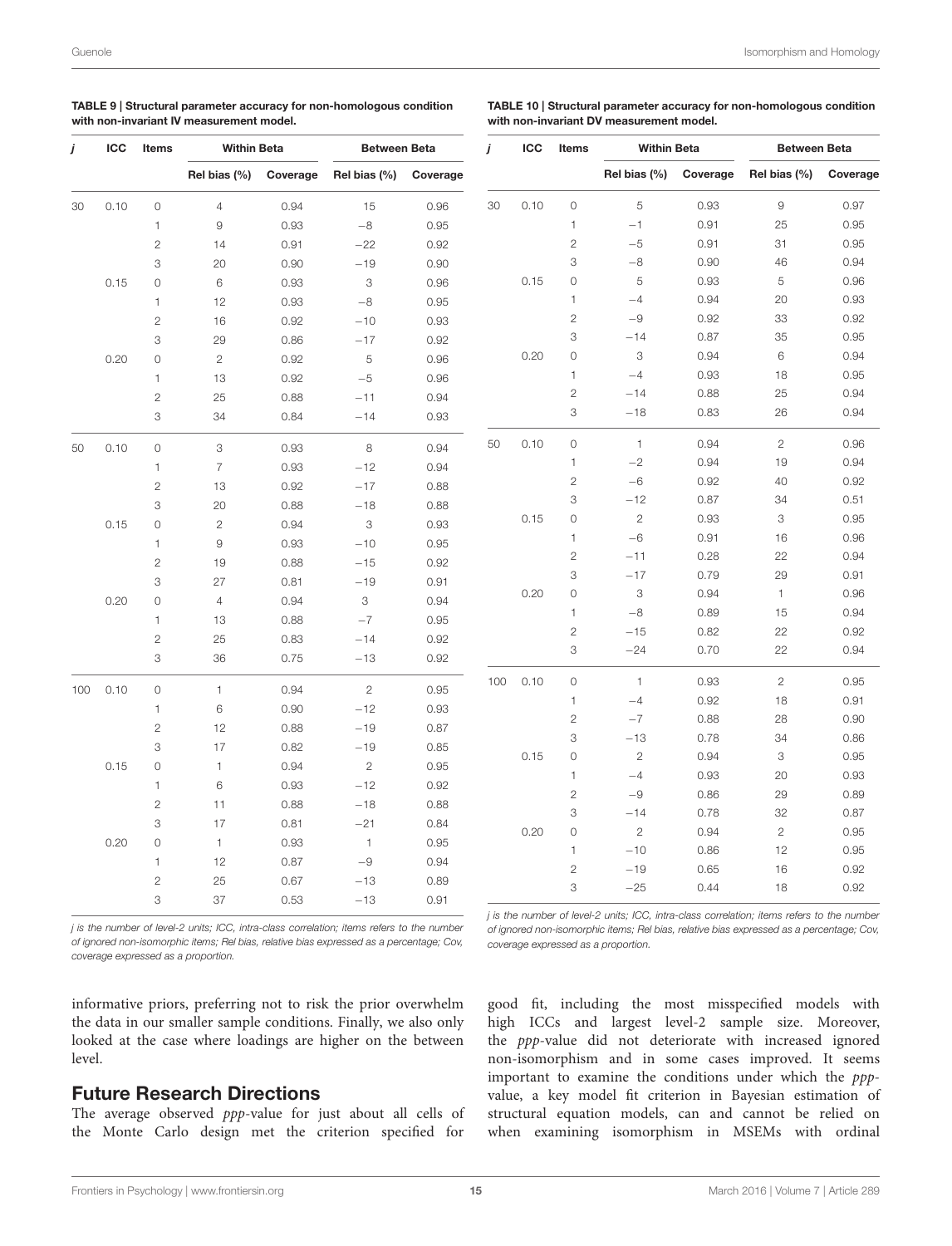indicators. For now, based on these results and assuming the models run successfully, more powerful approaches to test isomorphism available in a frequentist framework may be a viable option.

### **REFERENCES**

- <span id="page-15-35"></span>Asparouhov, T., and Muthén, B. (2010). Bayesian analysis of latent variable models using Mplus. Technical Report. Version 4. Los Angeles, CA: Muthén & Muthén. Available online at: [www.statmodel.com](http://www.statmodel.com)
- <span id="page-15-27"></span>Bandalos, D. L. (2006). "The use of Monte Carlo studies in structural equation modeling research," in Structural Equation Modeling: A Second Course, eds G. R. Hancock and R. O. Mueller (Greenwich, CT: IAP), 385–426.
- <span id="page-15-33"></span>Bell, B. A., Morgan, G. B., Kromrey, J. D., and Ferron, J. M. (2010). "The impact of small cluster size on multilevel models: a Monte Carlo examination of two-level models with binary and continuous predictors," in JSM Proceedings, Section on Survey Research Methods (Alexandria, VA: American Statistical Association), 4057–4067.
- <span id="page-15-9"></span>Bliese, P. D. (2000). "Within-group agreement, non-independence, and reliability: implications for data aggregation and analysis," in Multilevel theory, research, and methods in organizations, eds K. J. Klein and S. W. J. Kozlowski (San Francisco, CA: Jossey-Bass), 349–381.
- <span id="page-15-11"></span>Bliese, P. D., Chan, D., and Ployhart, R. E. (2007). Multilevel methods: future directions in measurement, longitudinal analyses and nonnormal outcomes. Organ. Res. Methods 4, 551–563. doi: 10.1177/1094428107301102
- <span id="page-15-19"></span>Bonifay, W. E., Reise, S. P., Scheines, R., and Meijer, R. R. (2015). When are multidimensional data unidimensional enough for structural equation modeling? An evaluation of the DETECT multidimensionality index. Struct. Equ. Model. Multidiscipl. J. 22, 504–516. doi: 10.1080/10705511.2014. 938596
- <span id="page-15-28"></span>Boomsma, A. (2013). Reporting monte carlo studies in structural equation modeling. Struct. Equ. Model. 20, 518–540. doi: 10.1080/10705511.2013.797839
- <span id="page-15-2"></span>Chan, D. (1998). Functional relations among constructs in the same content domain at different levels of analysis: a typology of composition models. J. Appl. Psychol. 83, 234–246. doi: 10.1037/0021-9010.83.2.234
- <span id="page-15-6"></span>Chen, F. F. (2008). What happens if we compare chopsticks with forks? The impact of making inappropriate comparisons in cross-cultural research. J. Pers. Soc. Psychol. 95, 1005. doi: 10.1037/a0013193
- <span id="page-15-3"></span>Chen, G., Bliese, P. D., and Mathieu, J. E. (2005). Conceptual framework and statistical procedures for delineating and testing multilevel theories of homology. Organ. Res. Methods 8, 375–409. doi: 10.1177/10944281052 80056
- <span id="page-15-32"></span>Chen, G., Kirkman, B. L., Kanfer, R., Allen, D., and Rosen, B. (2007). A multilevel study of leadership, empowerment, and performance in teams. J. Appl. Psychol. 92, 331. doi: 10.1037/0021-9010.92.2.331
- <span id="page-15-23"></span>Depaoli, S., and Clifton, J. P. (2015). A Bayesian approach to multilevel structural equation modeling with continuous and dichotomous outcomes. Struct. Equ. Model. Multidiscipl. J. 22, 327–351. doi: 10.1080/10705511.2015.1044653
- <span id="page-15-38"></span>Depaoli, S., and van de Schoot, R. (2015). Improving transparency and replication in Bayesian statistics: the WAMBS-checklist. Psychol. Methods. doi: 10.1037/met0000065. [Epub ahead of print].
- <span id="page-15-4"></span>Drasgow, F. (1982). Biased test items and differential validity. Psychol. Bull. 92, 526–531. doi: 10.1037/0033-2909.92.2.526
- <span id="page-15-5"></span>Drasgow, F. (1984). Scrutinizing psychological tests: measurement equivalence and equivalent relations with external variables are the central issues. Psychol. Bull. 95, 134–135. doi: 10.1037/0033-2909.95.1.134
- <span id="page-15-18"></span>Drasgow, F., and Lissak, R. I. (1983). Modified parallel analysis: a procedure for examining the latent dimensionality of dichotomously scored item responses. J. Appl. Psychol. 68, 363. doi: 10.1037/0021-9010.68.3.363
- <span id="page-15-1"></span>Dyer, N. G., Hanges, P. J., and Hall, R. J. (2005). Applying multilevel confirmatory factor analysis techniques to the study of leadership. Leadersh. Q. 16, 149–167. doi: 10.1016/j.leaqua.2004.09.009
- <span id="page-15-0"></span>Forster, M. R. (2000). Key concepts in model selection: performance and generalizability. J. Math. Psychol. 44, 205–231. doi: 10.1006/jmps.1999.1284

### AUTHOR CONTRIBUTIONS

The author confirms being the sole contributor of this work and approved it for publication.

- <span id="page-15-26"></span>Gelman, A., Carlin, J. B., Stern, H. S., and Rubin, D. B. (2004). Bayesian Data Analysis, 2nd Edn. Boca Raton, FL: ChapmanandHall CRC.
- <span id="page-15-22"></span>Grilli, L., and Rampichini, C. (2007). Multilevel factor models for ordinal variables. Struct. Equ. Modeling 14, 1–25. doi: 10.1080/10705510709336734
- <span id="page-15-7"></span>Guenole, N., and Brown, A. (2014). The consequences of ignoring measurement invariance for path coefficients in structural equation models. Front. Psychol. 5:980. doi: 10.3389/fpsyg.2014.00980
- <span id="page-15-34"></span>Hallquist, M. (2011). MplusAutomation: Automating Mplus Model Estimation and Interpretation. R package version 0.6. Available online at: [http://cran.r-project.](http://cran.r-project.org/web/packages/MplusAutomation/index.html) [org/web/packages/MplusAutomation/index.html](http://cran.r-project.org/web/packages/MplusAutomation/index.html)
- <span id="page-15-30"></span>Hanges P. J., and Dickson, M. W. (2006). Agitation over aggregation: clarifying the development of and the nature of the GLOBE scales. Leadersh. Q. 17, 522–536. doi: 10.1016/j.leaqua.2006.06.004
- <span id="page-15-31"></span>Heck, R. H., and Thomas, S. L. (2015). An Introduction to Multilevel Modeling Techniques: MLM and SEM Approaches Using Mplus. New York, NY: Routledge.
- <span id="page-15-21"></span>Hox, J. (2010). Multilevel Analysis: Techniques and Applications. New York, NY: Routledge.
- <span id="page-15-16"></span>Hox, J., Moerbeek, M., Kluytmans, A., and Van De Schoot, R. (2014). Analyzing indirect effects in cluster randomized trials. The effect of estimation method, number of groups and group sizes on accuracy and power. Front. Psychol. 5:78. doi: 10.3389/fpsyg.2014.00078
- <span id="page-15-15"></span>Hox, J., van de Schoot, R., and Matthijsse, S. (2012). How few countries will do? Comparative survey analysis from a Bayesian perspective. Survey Res. Methods 6, 87–93. doi: 10.18148/srm/2012.v6i2.5033
- <span id="page-15-8"></span>Hox, J. J., de Leeuw, E. D., and Zijlmans, E. A. O. (2015). Measurement equivalence in mixed mode surveys. Front. Psychol. 6:87. doi: 10.3389/fpsyg.2015.00087
- <span id="page-15-17"></span>Hu, L. T., and Bentler, P. M. (1999). Cutoff criteria for fit indexes in covariance structure analysis: conventional criteria versus new alternatives. Struct. Equ. Modeling 6, 1–55. doi: 10.1080/10705519909540118
- <span id="page-15-37"></span>Jak, S., and Oort, F. J. (2015). On the power of the test for cluster bias. Br. J. Math. Stat. Psychol. 68, 434–455. doi: 10.1111/bmsp.12053
- <span id="page-15-12"></span>Jak, S., Oort, F. J., and Dolan, C. V. (2013). A test for cluster bias: detecting violations of measurement invariance across clusters in multilevel data. Struct. Equ. Modeling 20, 265–282. doi: 10.1080/10705511.2013.769392
- <span id="page-15-13"></span>Jak, S., Oort, F. J., and Dolan, C. V. (2014a). Measurement bias in multilevel data. Struct. Equ. Modeling 21, 31–39. doi: 10.1080/10705511.2014.856694
- <span id="page-15-36"></span>Jak, S., Oort, F. J., and Dolan, C. V. (2014b). Using two-level factor analysis to test for cluster bias in ordinal data. Multivariate Behav. Res. 49, 544–553. doi: 10.1080/00273171.2014.947353
- <span id="page-15-29"></span>Kim, E. S., Kwok, O. M., and Yoon, M. (2012). Testing factorial invariance in multilevel data: a Monte Carlo study. Struct. Equ. Modeling 19, 250–267. doi: 10.1080/10705511.2012.659623
- <span id="page-15-14"></span>Kim, E. S., Yoon, M., Wen, Y., Luo, W., and Kwok, O. M. (2015). Within-level group factorial invariance with multilevel data: multilevel factor mixture and multilevel mimic models. Struct. Equ. Model. Multidiscipl. J. 22, 603–616. doi: 10.1080/10705511.2015.1060485
- <span id="page-15-10"></span>Kozlowski, S. W. J., and Klein, K. J. (2000). "A multilevel approach to theory and research in organizations: contextual, temporal, and emergent processes," in Multilevel Theory, Research and Methods in Organizations: Foundations, Extensions, and New Directions, eds K. J. Klein and S. W. J. Kozlowski (San Francisco, CA: Jossey-Bass), 3–90.
- <span id="page-15-24"></span>Kruschke, J. K. (2011). Doing Bayesian Data Analysis. Burlington, MA: Academic Press.
- <span id="page-15-20"></span>Kuha, J., and Moustaki, I. (2015). Non-equivalence of measurement in latent variable modelling of multigroup data: a sensitivity analysis. Psychol. Methods 20, 523–536. doi: 10.2139/ssrn.2332071
- <span id="page-15-25"></span>Lynch, S. (2007). Introduction to Applied Bayesian Statistics and Estimation for Social Scientists. NewYork, NY: Springer.